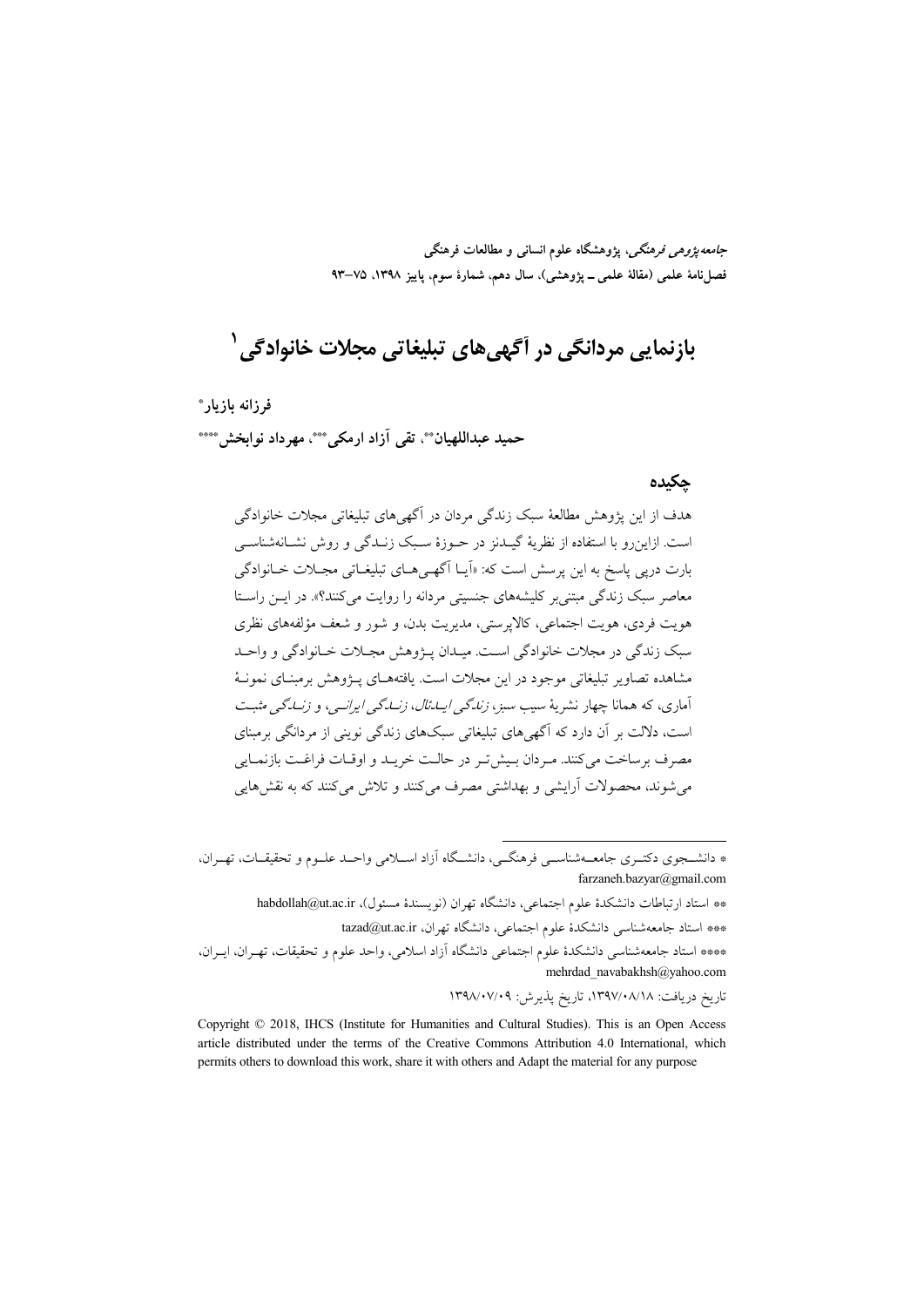که تا پیش از این در حوزهٔ سبک زندگی زنان قرار داشت، نزدیکتر شوند. در ایـن میـان مفهوم نوين مردانگي با بدن مردانه در هم آميخته شده است. **كليدواژهها:** سبك زندگي، كليشەهاي جنسيتي، نشانەشناسي، مديريت بدن، ابژهٔ جنسي.

### ١. مقدمه

این مقاله تلاشی است در راستای بازنمـایی سـبک زنـدگی مـردان در آگهـی۵حـای تبلیغــاتی مجلات خانوادگی. توضیح آنکه سبک زندگی مفهوم نوینی است که چندصباحی است ک وارد ادبیات جامعهشناسی و مطالعات فرهنگــی شــده اســت. اهمیــت و رواج مفهــوم ســبک زندگی و مضامین مربوط به اَن ظاهراً ناشی از این واقعیت است کـه سـنخشناسـی نسـبی دربارهٔ ساختار طبقاتی و شغلی دیگر نمیتوانـد گونـاگونی دنیـای اجتمـاعی را تبیـین کنـد. ازاینرو، این مفهوم علاوهبر اهمیت چشمگیرش در دنیای معاصر محبوبیت شدیدی در بـین نسل جديد به همراه داشته است. در اواخر دههٔ ۱۹۵۰ و بهدنبال شـكوفايي اقتصـادي ايـالات متحدۂ اَمریکا، الگوی جدیدی از کنش اقتصادی ۔اجتماعی شکل گرفت که عمدتاً مبتنے بِـر مصرف انبوه بود. مصرف انبوه بعدها در ديگر نقاط جهان ازجمله ايران نيز گســترش يافــت. یدیدهٔ مصرف انبوه مفهومی مدرن بود و حکایت از آن داشت که پدیــدهٔ اقتصــادی جدیــدی بر همهٔ گروههای اجتماعی، طبقات و سنین مختلف، بهویژه در کشورهای غربی اثـر گذاشـته بود. با رشد روزافزون مصرف گرايي، مفهوم «سبک زندگي» بخشي جــداييiپــذير از جامعــهٔ مصرفی شد (باکاک ۱۳۸۱: ۳۹). امروزه این دو اصطلاح آنچنان در هم عجین شـدهانــد کــه نام هريک تداعي کنندۀ ديگري است.

جامعهٔ ایران از اوایل دههٔ ۱۹۹۰ با سرعتی چشمگیر بهسوی جامعهٔ مصرفی پیش مـیرود و در این میان رسانهها بهعنوان ابزاری کارآمد این روند را بیش(پسش سـرعت مـیبخشـند. تکثر و تنوع رسانه و گستردگی اشکال آن ازجمله تلویزیون، شـبکههـای اجتمـاعی، سـینما، نشريات چايي، و مانند آنها در جامعهٔ معاصر نهتنها نقش آنها را در بازنمايي واقعيتهـاي اجتماعی برجستهتر کرده است، بلکه آنها را ابزاری قدرتمند در برساخت معنـا در جامعـهٔ ایران ساخته و موجب تغییر نگرش و عقاید مخاطبان خود شده است. رسانهها گIه مـردم را به اتخاذ سبکهای خاص در زندگی فردی، اجتماعی، و حتی سیاسی شان سـوق دادهانــد. در این میان، حرکت بهسوی جامعهٔ مصرفی رشد روزافزون آگهی های تبلیغـاتی را نیـز ایجـاب می کند. این پدیده بهگونهای است که آگهـی هـای تبلیغـاتی بخـش گریزناپـذیری از زنـدگی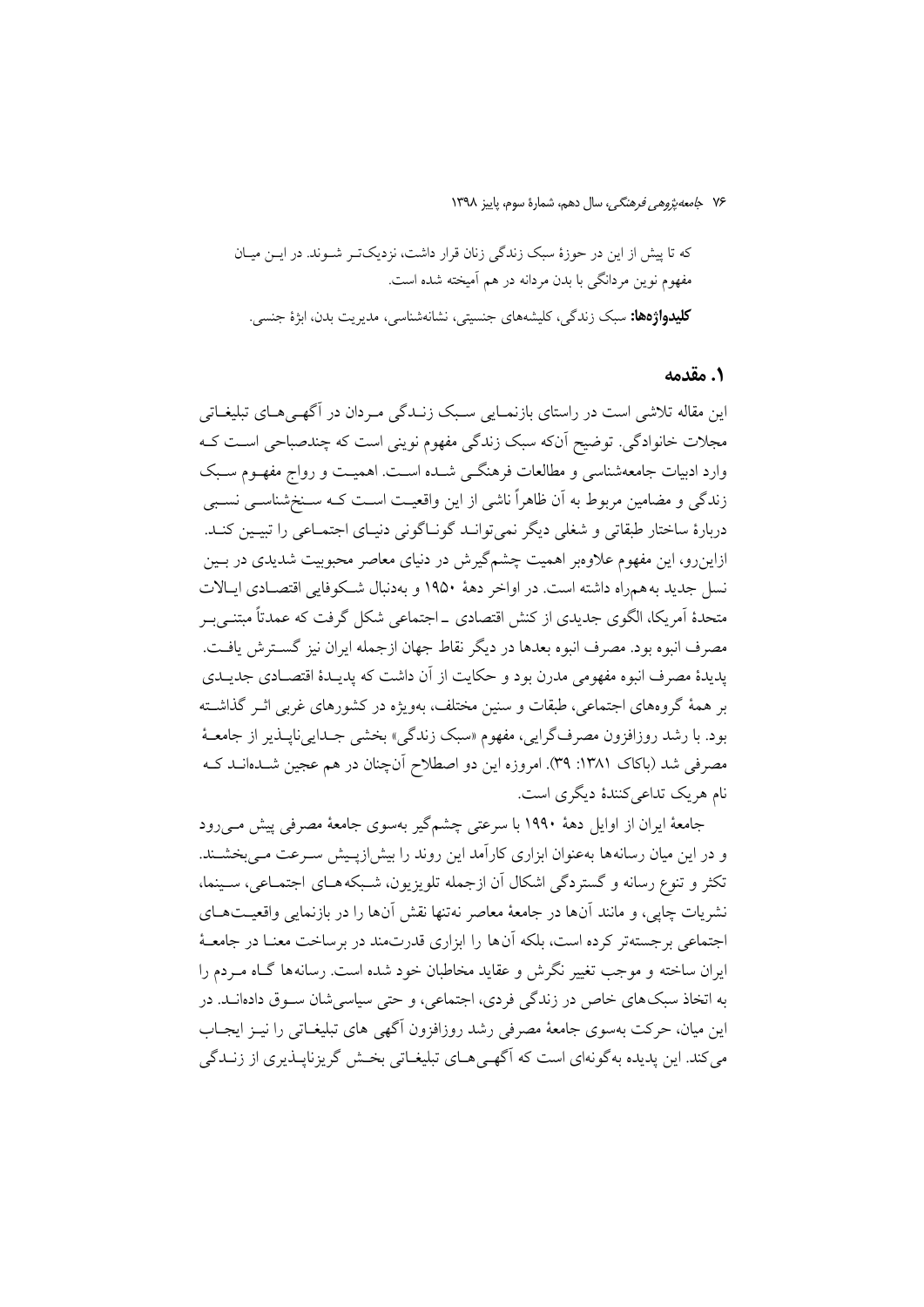روزمرهٔ مردم را تشکیل میدهند. بااینحال، باید تأکید داشت که کارکرد اگهی هــای تبلیغــاتی صرفاً در ابعاد اقتصــادی اَن نســت، بلکــه پــی اَمــدهای ابــدئولوژیک اَن و معناســازی هــای اجتماعی جهتمند ازجمله کارکردهای دیگری است که اندیشمندان اجتمـاعی بـر آن تأکیـد دارند. در این میان، این پژوهش تلاش می کند سبکهای زندگی مردانـهای (masculininty) را که در آگهی های تبلیغاتی مجـلات خـانوادگی روایـت مـی شـود رمز گشـایی کنـد. لویـد (Louid) بر این باور است که مردانگی امری برساختی، تاریخی، و متکثر است. ازایــن رو در جوامع و فرهنگهـاي گونـاگون بـه شـيوههـا و روشههـاي متفـاوتي برسـاخت مـي شـود. درحقیقت محتوای نمادین مردانگی را نمیتوان برابر با مفهوم مردبودن بــدانیم کــه محصــول جامعـه اسـت. ايــن مفهــوم نمــادين بــا مفهــوم جنســيت كــه در اجتمــاع ســاخته مــي شــود درهمأميختگي پيدا كرده است (لويد ١٣٨١: ٣٩). در اين ميـان، اســطورهٔ مردانگــي مفهــومي هژمونیک است که بهمثابـهٔ شـکل فرهنگـی ایـدئال شخصـیت مردانــه بازنمـایی مــی شــود. مردمي بودن اين مفهوم زماني است كه بهطـور گســترده در فرهنگــي يذيرفتــه شــده اســت و يذيوش أن، ايدئال جنس مذكر را به فرهنگي خاص تقويت مي كنـد (Alxander 2003: 56). رسانهها نیز تلاش میکنند این تعاریف جدید و درهمأمیختگی را نهتنها به انحنـای مختلـف روایت کنند، بلکه برساختهای معنایی به آن افزون یا از آن کم کنند.

مطالعهٔ بازنمایی زنان در آگهی های تبلیغاتی و بهطورکلی رسانه با رشــد چشــمگیــری در دههٔ اخیر صورت گرفته است. برای مثال یژوهش های فلیگ (Fleagure 2009)، مک رابـی (McRobbie 1991)، فريدان (Feridan 2014)، ويليامسون (Williamson 1978) وكافمن (Goffman) جملگی بر این اعتقادند که تبلیغات در بازنمایی سبک زندگی بیش تـر بـر زنـان تأكيد دارند و آنها را صرفاً بهمثابهٔ سوژههاي جنسي مـدنظر قـرار مـيcهنـد. در ايــن راسـتا زيبايي، قد بلند، و داشتن جذابيتهاي جنسي ازجمله اولويتهاي رسانهها در بازنمايي زنـان در تصاویر تبلیغاتی است. تجربیات حوزهٔ کاری نگارنده نشان می دهد براساس مـادهٔ هجـده قانون مطبوعات درج تصاویر زنان (از نمای نزدیک) در آگهی های تبلیغاتی مصـداق اسـتفادهٔ ابزاری از زنان است؛ بااینحال، براسـاس پـژوهش انجـامگرفتـه، نشـریات بـا كـاربرد ابـزار نشانهشناسی ازجمله مجاز جز از کل، تشبیه و استعاره از تصاویر زنان در آگهیهای تبلیغــاتی استفاده می کنند. یافتههای این پژوهش نشان مبے دهــد در آگهــی هــای تبلیغــاتی محصــولات آرایشی و بهداشتی مجلات خانوادگی ایرانی بیش تر از تصاویر زنان استفاده مـی کننـد و در تبليغات خود، بدن زنانه را ابژهٔ جنسي برساخت مي كنند كه در ايــن فراينــد روايــتهــايي از مهارتهای جنسی به مخاطب ارائه می دهند (بازیار ۱۳۹۷: ۳).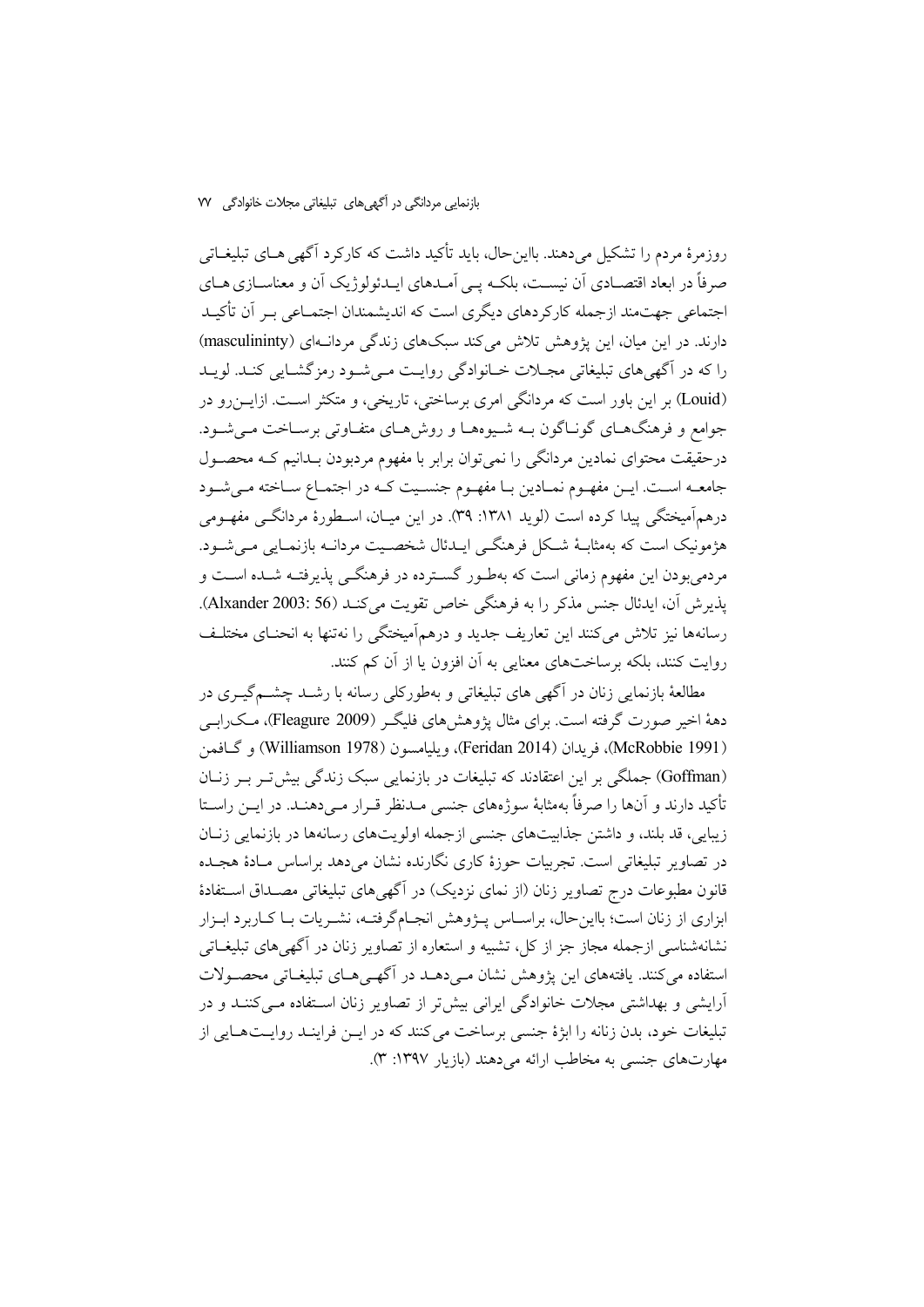حضور مردان در آگهی های تبلیغاتی سوژهٔ جدیدی اسـت کـه تحقیقــات نــوینی در ایــن عرصه بههمراه دارد. در این میان، پژوهشهای غیرایرانی بی شماری در موضـوع مردانگــی و بازنمایی اّنان در اگهیهای تبلیغاتی انجام شده است. ریچرت (Reichert) در کتاب خود بــا عنوان *تاريخچهٔ اروتيک در تبليغات* اذعان مي کند که درطول ۱۵۰ سال گذشته زنان به عنوان سوژههای تصاویر تبلیغاتی در راستای مصرف هرچه بیشتر کالا در رسانهها حضوری فعـال داشتهاند. بااین حال، سرمایهداری بهمنظور ارزش افزودهٔ بسش تـر و تولیـد کالاهـای متنـوع، بازارهای جدیدی را بهوجود آورده است. ازاین رو، در بازنمایی جنسی خود نسـل جدیــدی از مردان مصرفکننده را برسـاخت مـي کنـد (ريچـرت ٢٠٠٣: ٩). کراسـس (Krasses) در مطالعات خود نشان می دهد که نشریات مردانه در ده سال گذشته در ایـالات متحـده رشـد چشمگیری داشتهاند و صرفاً از طریق آگهی هــای تبلیغــاتی کــالا و خــدمات مردانــه بــیش از سم صدمیلیون دلار درآمد داشتهاند. یژوهش های فاین (Fine 2003) و ایــو (Ive 2005) اذعـان مـي کننـد کـه دور جديـد مجـلات مردانـه مردانگــي را بـهمثابـهٔ سـوژهٔ جنسـي مصرفکننده بازتعریف میکنند که تلاش مےکننـد تعـاریف نـوینی از مسـائل جنسـی و فرهنگ اَن به مخاطبان ارائه دهند. فاین اینگونه مجلات را دارای رویکرد متروسکشــوال ٔ (metro sextual) می داند؛ اصطلاحی جدید که به مردان جوان ٢٢-٣۵ سال اشاره دارد که مردانگی را به مراقبت از بدن، درمانهای زیبایی، پوشــاک مــد روز، و ســوژهٔ جنســی تقلیــل دهد (فار ٢٠٠٣: ٩).

اگرچه فقدان یژوهش در حوزهٔ سبکهای زندگی مردان و بهطور کلی بازنمایی مردانگے در اَگهی های تبلیغاتی مجلات ایرانی بهطور چشمگیری مشاهده مـی شـود، تــلاش هــایی در رسانهٔ ملی با این مضمون صورت گرفته است. حسن پیری و همکاران در پژوهش خـود بـا عنوان «بازنمایی مردانگی در شبکهٔ استانی ایلام» معتقد است در شـبکهٔ اسـتانی ایـلام شـکل خاصی از مردانگی بهصورت مردانگی هژمونیک که ریشـه در کلیشــههــای جنســیتی مردانــه دارد بازنمايي مي شود. در اين ميان هرگونه مردانگي ديگري كه جدا از بافت پدرسـالارانه و سنتی روایت شوند بهعنوان مرد نابههنجبار بـه حاشـیه رانـده مـی شـود (پیـری ۱۳۹۵: ۱۲). مهرزاد بهمني در يژوهش خود بر اين باور است كـه رسـانهٔ ملـي موجوديـت و ايــدئولوژي نظام یدرسالارانه را موردنقد قرار میدهد و تصـویری متزلـزل از نظـام پدرسـالاری روایـت مبي كنـد؛ بــااين حــال، الگــوي متناســب و متعــارف جانشــين أن را برســاخت نمــي كنــد (بهمنی ۱۳۹۶: ۱۲). درحالی که پیشینهٔ یژوهش ها نشان می دهد کـه رسـانهٔ ملـی در راسـتای بازنمایی کلیشههای سبک زندگی مردانه و در مواردی منتقد آن است. ایــن پــژوهش تــلاش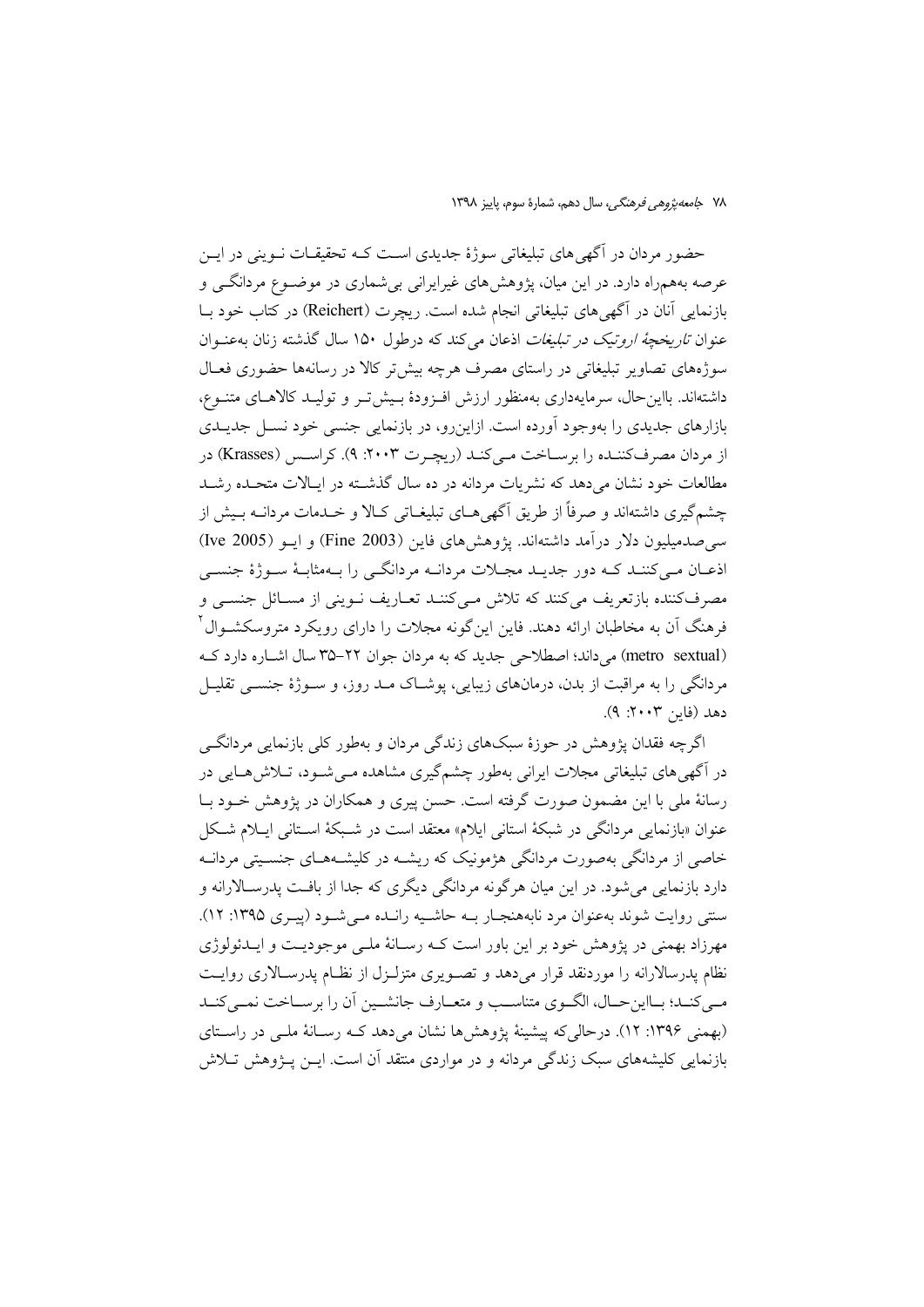می کند تا به این پرسش پاسخ دهد که: «اَیا اَگهی هـای تبلیغـاتی مجـلات خـانوادگی سـبک زندگی مبتنی بر کلیشههای جنسیتی از مردانگی روایت میکنند؟». موضـوع پـژوهش در ایـن مقاله با این منطق صورت گرفته است کــه بســیاری از پــژوهش گــران مطالعــات فرهنگــی و اجتماعی بر این باورند که آنچــه دربـارهٔ سـبک زنــدگی و بازنمـایی آنــان در رســانهٔ ملــی برساخت مي شود در ديگر رسانهها نيز بازتوليد مي شود (ميرزايي و پاينده ۱۳۸۵). ازآنجاک رسانهٔ ملی دستگاه ایدئولوژیک نظام سیاسی بهحساب مـیآیـد و براسـاس آرا و ارزش هـای حاکمیت اداره می شود، بنابراین، نظارت بر سبکهای زنــدگی روایــتشــده در رســانهٔ ملــی هماهنگ با چهارچوبهای ارزشی نظام است. درحـالی کـه نشـریات خـانوادگی عمـدتاً بـه بخش خصوصی اختصاص دارند و عموماً درجهت خـطمشـبی و اسـلوب گرداننـدگان آن طراحی می شوند. ازاینِ رو، این مقاله مدعی است که می توان با تحلیـل آگهـی هـای تبلیغـاتی مجـلات خـانوادگي دوران معاصـر روايتـي از سـبکـهـاي زنـدگي مردانـه را کـه مجـلات خانوادگی اَن را پرسپاخت میے کننید سه داسرۂ شیناخت در اَورد. شیناخت هرچیه سش تیر سبک های زندگی مردان جامعهٔ ایرانی نهتنها ما را با سبک های جدیــد زنــدگی روزمــرهٔ آنــان آشنا می کند، بلکه کمک می کند به دگردیسی های گوناگونی که در ایــن حــوزه اتفــاق افتــاده است اشراف نظر پیدا کنیم. یا دقت هرچه بیش تر در آگهی های تبلیغیاتی، مبی تبوان بیه در ک بهتري از ارزش ها و الگوهاي مردانگي كه اين گونه اگهي ها بازنمايي مي كننـد دسـت يافـت. ضمناً درحالی که بسیاری از پژوهش گران رسانه و فرهنگ میدان پژوهش خود را رسانهٔ ملــی قرار دادهاند، مطالعهٔ مجلات خانوادگی می تواند نقش برجستهٔ این گونه نشــریات را ً در تغییــر ارزش ها، نگرش ها، و ذائقهٔ مخاطبـان آشـكار كنـد. درنهايـت هـدف ايــن پــژوهش مطالعــهٔ سبکهای زندگی مردانهای است که مجلات خانوادگی با ابزار تبلیغات برای مخاطبـان خــود بازنمایی میکنند.

## ۲. ملاحظات نظری و تعریف مفاهیم

این پژوهش با عنوان «مطالعهٔ سبکهـای زنـدگی مـردان در آگهـی۵هـای تبلیغـاتی نشـریات خانوادگی» به فرایند سبک زندگی مردان از طریق آگهی های تجاری می پـردازد. همـانگونــه که از عنوان یژوهش برمیآید، در اینجا مفاهیمی وجود دارند که تأمل دربارهٔ همین مفــاهیم و معنای آنها مسئلهٔ یژوهش را روشن تر میکند. درحقیقت، حــوزهٔ ســبک زنــدگی گســترهٔ وسیعی را در بر می گیرد، درحالی که پژوهش پیش رو صرفاً بر یکی از این وجـوه، کـه همانــا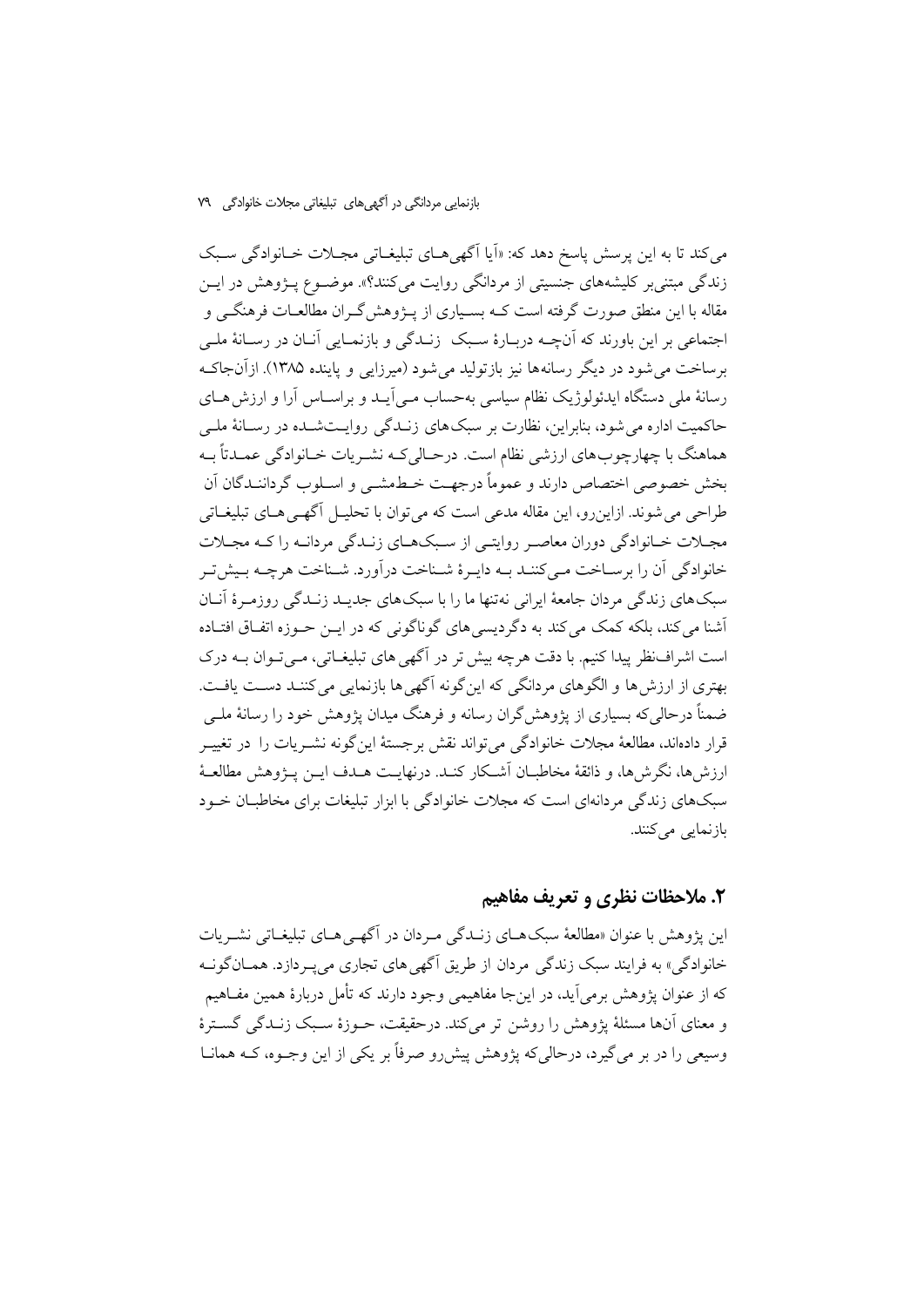اثر رسانه بر سبک زندگی است، متمرکز است. بهعبارتدقیقتر، این مقاله بر روی اَگهی هــای تبلیغاتی و اثر آنها بر سبک زندگی مردم ایران بحث خواهد کرد. بر این اسـاس، در ابتــدای امر تلاش می شود تا مفاهیم کلیدی پژوهش را برای درک عمیقتر و زاویهٔ دیـد روشــنتری از موضوع شرح دهیم. سپس در تلاش برای شناخت روش هـای برسـاخت سـبک زنــدگی مردان در آگهی های تبلیغاتی از مباحث نظری گیدنز در حوزهٔ سبک زندگی و مؤلفه هــای اَن استفاده خواهد شد. این مفاهیم عبارتاند از تبلیغـات، سـبک زنـدگی، مصـرف، و نشـریات خانوادگی که درادامه آنها را شرح میدهیم تا شیوهٔ کاربرد آنها را برای تبیین نظـری سـبک زندگی در ایران روشن کنیم.

### 3. تبليغات

برای واژهٔ تبلیغات تعاریف متعددی ارائه شده است که در هریک از تعاریف عناصر خاصبی تأييد شده است؛ اگرچه درطول زمان اين تعاريف ابعاد متفاوت تــري گرفتــه و بــر غنــاي آن افزوده شده است. بااین حال، در مقاله از تعریف لاسول استفاده شده است. او معتقـد اسـت کـه «تبلیغــات در کلــي تــرين معنــي فــن اثر گــذاري بــر عمــل انســاني از راه دســتکــاري نمودگارهاست. این نمودگارها ممکن است شکل گفتاری، نوشتاری، تصویری، یا موسـیقایی به خود بگیرد» (سورین و تانکارد ۱۳۸۱: ۱۴۸). چنین فنی را ما در تبیین نظری با تمرکـز بـر مجلات خانوادگي پي ميگيريم.

# ۴. سبک ;ندگی

گیدنز معتقد است سبکهای زندگی کردارهایی اند که به جریان عـادی زنـدگی روزمـره تبدیل شدهاند، جریان هایی که در لباس پوشیدن، غذاخوردن، شیوه هـای کـنش و محـیط دلخواه برای ملاقات دیگران جلوه مبی کننـد (سبل ۱۹۸۱: ۳۹). او سبک زنـدگی را بازاندیشی یکی از مؤلفههای دنیای مدرن مـی(انــد. بازاندیشــی عصــر مــدرن یویــایی و تحرک بی سابقهای به این روال داده است، بهنحویکه در هیچیک از فرهنگ هـای ماقبـل مدرن وجود نداشته است (چنی ۱۳۸۷: ۲۹). این نوع مدرنشـدن را نیـز در ایـران و در آگهی ها می توان به دایرهٔ شناخت درآورد. مشاهده می شود کـه ایــن مفهــوم نیــز کــاربرد ویژهای در این مطالعه دارد.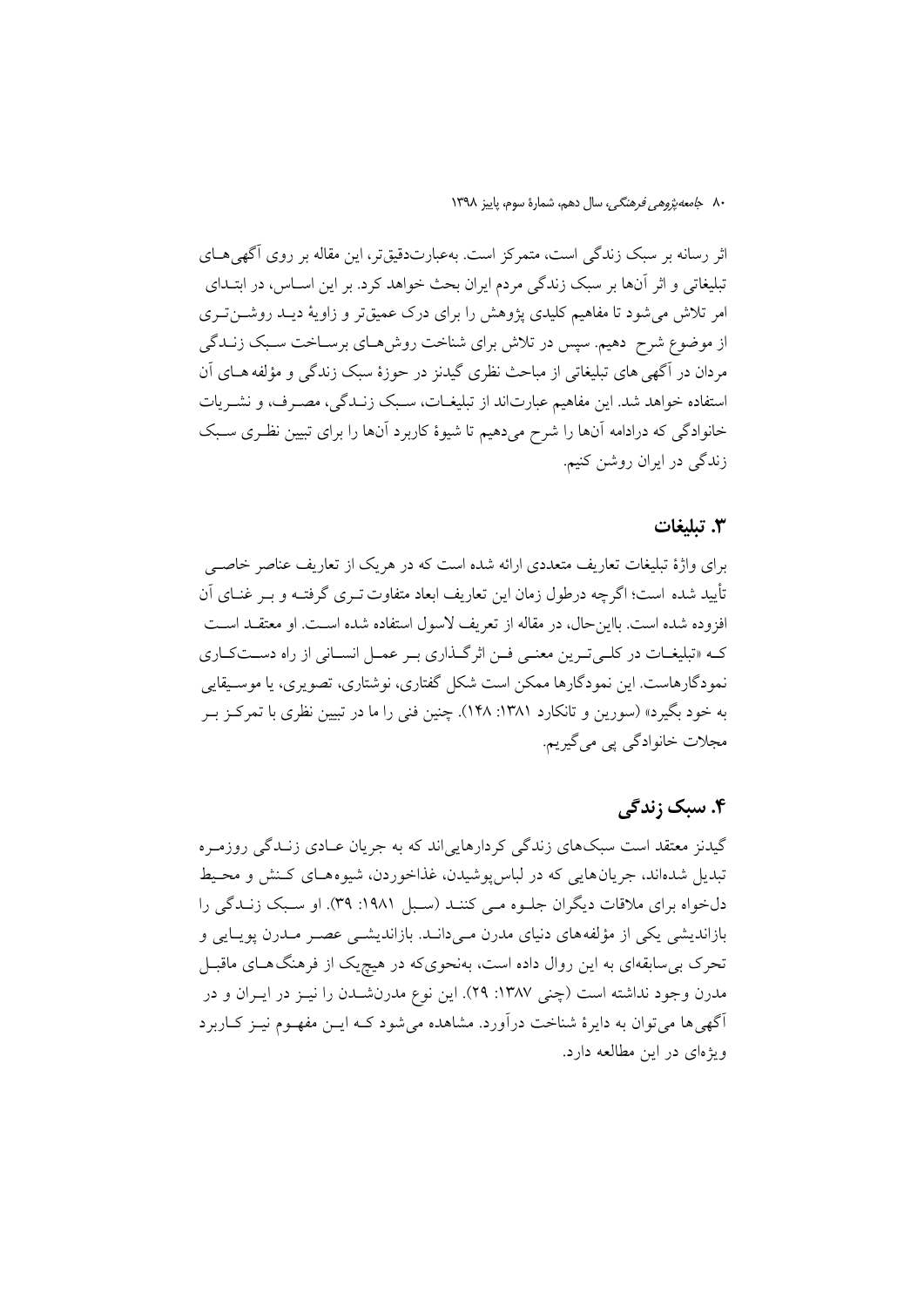بازنمایی مردانگی در آگهی های تبلیغاتی مجلات خانوادگی ۸۱

### ۵. مصرف

مفهوم مصرف در نگاه نخست مفهــومي اقتصــادي و حلقــهاي از زنجيــرهٔ فعاليــت اقتصــادي (تولید، توزیع، و مصرف) بهشمار میآید و به هرگونه کـنش و رفتـاری دلالـت دارد کـه بـا استفاده از کالاها و خدمات به رفع نیازهای انسان میانجامـد. امـا تــأملی درایــن.بـاره آشــکار مي سازد كه اين مفهوم پيچيده تـر و چندبعـدي اسـت. «مصـرف» در درجـهٔ اول درخـدمت برآوردن نیازهای زیستی است و در مراتب بعـدی درخـدمت تعریـف کیسـتی کـنش گـر، بازکر دن راهی برای عضویت افراد در گروههای اجتمـاعی، ایجـاد گـروهبنـدیهـای مـدرن متمایز با گروهبندیهای سنتی، تجاریکردن زنـدگی روزمـره، و ... اسـت. درواقـع، مصـرف اصلی ترین پدیدهای است که همواره سبک زنـدگی بـا ارجـاع بـه آن تعریـف مـیشـود. در اینجا معتقدیم که هم تبلیغات و هم مصرف و هم سبک زندگی را باید در قالب نشریه هـای خانوادگی موردبحث نظری قرار بدهیم.

نشریهٔ خانوادگی: نشریهٔ خانوادگی به نشریهای گفته می شـود کـه در مجـوز آن کـه از معاونت مطبوعاتي وزارت ارشاد اسلامي دريافت شده، عنـوان «فرهنگـي» يـا «اجتمـاعي» درج شده باشد. این گونه نشریات بر محوریت خانواده و بیش تر بر موضوعات خانوادگی (روانشناسی فردی، آشپزی، داستان زندگی، مهارت های خانهداری، دکوراسیون، طراحی خانه، و ...) قلم می زنند. در ادبیات عامیانهٔ بسیاری این نشریات را بـا عنـوان «نشـریات زرد» می شناسند.

# ۶. کاربرد نظری و تبیین نقش مجلات خانوادگی ایرانی در برسـاخت سـبک زندگی مردان ایرانی

در تعیین نقش مفاهیم فوق در نظریهٔ سبک زندگی همـین بـس کـه بـدون مفهـوم مصـرف مفهوم سبک زندگی شکل نمیگرفت. ازاین رو، مفهوم سـبک زنـدگی و مصـرف هــمچــون زنجیرههایی هستند که هرکدام از پس دیگـری مـی]یـد. ازسـویدیگـر، ابـزار رشـد جامعـهٔ مصرفي در ايران و گسترش سبکهاي زندگي بي گمان چيزي جـز رسـانههــا نيســت. خيــل عظيم رسـانه هـا بـا سـازوكار خـود، ازجملـه تبليغـات، تلاشـي مضـاعف درجهـت رونـد روبهگسترش مصرف و انتشار سبکهای زنـدگی نوظهـور دارنـد. آگهـی تبلیغـاتی مجـلات خانوادگی باتوجه به نوع کالا و خدمات آن و همچنین مخاطبان، کــه بـیش تـر آنــان را زنــان تشکیل می دهند، در این میان نقــش درخورتــوجهی در گســترش ســبک۱هــای زنــدگی دارد.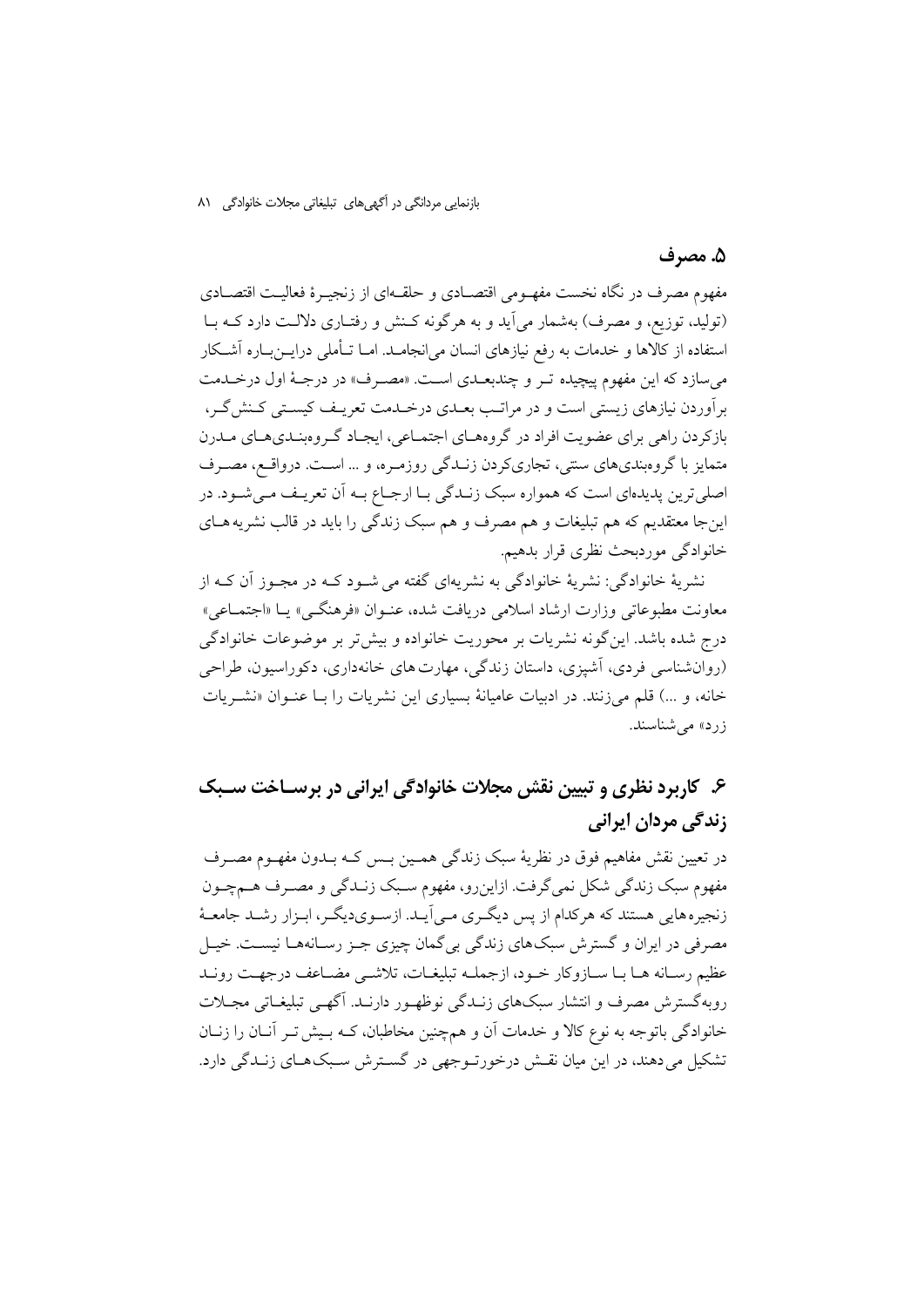ازایــنرو، بــهنظـر مــي(ســد در ابتــداي چهــارچوب پــژوهش تعریـف ایــن مفــاهیم کمــک درخورتوجهي در روند يژوهش خواهد داشت.

در همین زمینه باید به مفهوم خصوصی سازی شور و شعف (eroticism) اشاره کـرد کـه گیدنز از آن یاد می کند و درحقیقت استعارهای از روابط جنسی است. این مفهوم در فرهنگ بومي ايران همواره تابو بوده و كاربرد آن در محافل عمومي تقريباً نادر بوده است؛ اما بــهنظـر می رسد به مدد آگهی های تبلیغاتی آرامآرام وارد حوزهٔ عمومی شده و بهگونــهای مؤلفـهای از سبک زنـدگی را برسـاخت مـیکنـد. ازایـن٫رو، ایـن مفهـوم مفهـومی اصـلی در راسـتای برساختهای معنایی است که آگهیهای تبلیغاتی بازنمایی مـیکننـد. دیرزمـانی ایـن مفهـوم بیش تر کارکرد تولیدمثل داشت و در چهارچوب نظام خانواده بازتعریف می شد؛ اما باید دیــد در بازنمایی این مفهوم بهمدد آگهی های تبلیغاتی در مجلات خانوادگی ایرانی آیـا برسـاخت و کارکردی های جدیدی از آن برداشت شده و می شود؟ درنهایت، هویت شخصبی، هویت اجتماعي، مديريت بدن، و خصوصي سازي شور و شعف ازجمله مؤلفههـاي سـبک زنــدگي در نظریهٔ گیدنز است که ما در اینجا از آنها استفاده کردهایم. همچنین سعی ما بر آن اســت تا سر نخ این مفاهیم در آگهی های تبلیغاتی را در مؤلفههایی همچون نظام پوشش و آرایـش، كنترل اندام (مديريت بدن) و ديگر آگهي هايي كه بهگونهاي با مفاهيم فـوق در ارتبـاط اسـت بررسي كنيم. ازايــزرو، مفــاهيم و مؤلفــه هــاي يادشــده چهــارچوبي درجهــت معنــاداركردن ۔<br>اگھی های تبلیغاتی در عرصهٔ سبک زندگی به ما ارائه می دهند و راهگشای تبیین و فهم بهتـر سبکهای زندگی مردان در آگهیهای تبلیغاتی مجلات خانوادگیاند. برخـی از ایــن مفــاهیم بهصورت آشکار و برخی بهصورت ضمنی در آگهـی هـای تبلیغـاتی بازنمـایی مـی شـوند. ازاینرو، کاربرد این مفاهیم در معناسازی این گونه دلالتها به سوژهٔ ما جهت خواهد داد.

ادعای نظری مقاله بر این نکته تأکید دارد که نشریات خانوادگی از طریق اهـرم تبلیغــات بر مصرف و ضرورتاً سبک زندگی مردان ایرانی اثر داشــتهانــد. البتــه ازآنجاکــه ایــن تحقیــق كيفي است با احتياط از مفهوم فرضيه استفاده كرديم، ولـي بــا همــين گويــه قــرار اســت در بحثها نشان بدهیم که میزان و میدان این اثر گذاری چه بوده است.

# ٧. روش شناسي پژوهش

باتوجهبه آنکه دادههای یژوهش دادههایی مشاهدهمحورند و یژوهش پـیش(و دریــی کشـف ســازوکارهای برســاخت معنــای اَگهــی هــای تبلیغــاتی اســت، بــر اَن شــدیم تــا از روش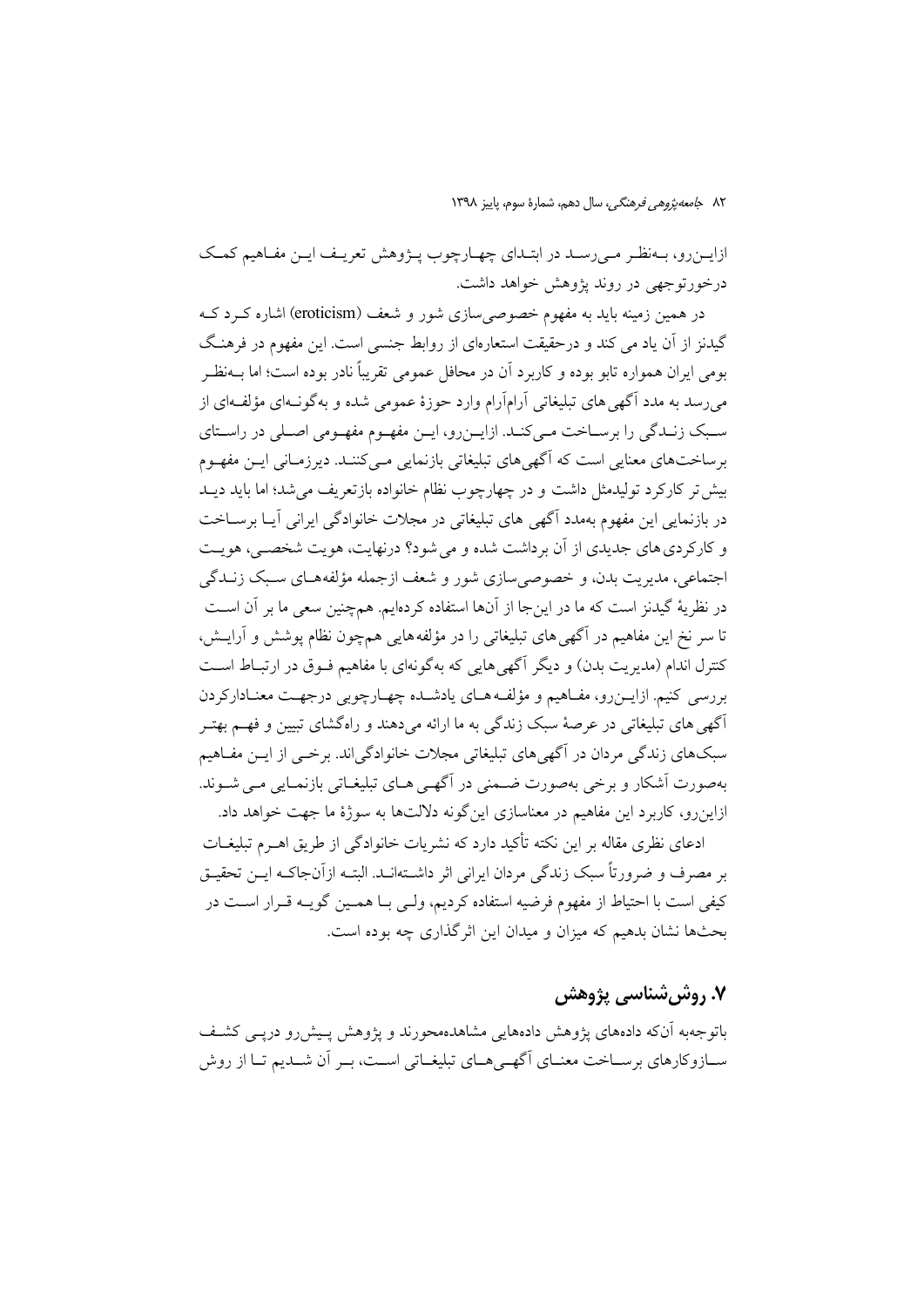نشانهشناسی استفاده کنیم. درواقع، نشانهشناسی هم در دادههای مبتنی بر تصـویر کـاربرد دارد و هم برای کشف سازوکارهای آفرینش معنا چه بهصورت آشکار چه ضمنی بهکار میرود. ما در این جا نشانه شناسی را بهمثابهٔ روششناسی و فن بهکار بردهایم که معتقدیم بـرای مطالعه و کشف معنای نهفته در لایههای زیرین متون (بهمعنای عام) بهکار می آیــد. در ایــن پژوهش از روش نشانه شناسی بارت بهره خواهیم برد. دستگاه نظری موردنظر بارت از دو جزء تشکیل شده است: ۱. نشانه شناسی سوسور کـه بخـش علمـی دسـتگاه نظـری او را تشکیل می دهد؛ ۲. نقد ایدئولوژی کـه دسـتگاه اخلاقـی و سیاسـی او را شـامل مـی شـود (اباذري ۱۳۸۰: ۲۸). گرچـه رويكـرد نشـانهشناسـانهٔ بـارت مـديون كـار سوسـور اسـت و ریشه های فکری|ش تاحد زیادی وامدار رویک د نظـری اوسـت، بـارت در روش سوسـور تغییرات بنیادینی نیز ایجاد کرده است. در نظام نشانهشناسی بارت، دال معنا \_شکل خوانـده می شود. مدلول مفهوم نامیده می شود و به نشانه دلالت اطلاق می شود.



 $(11" : 11" 1)$  (مارت ۱۳۹۷:

بو ايسن اسماس، در ايسن پسژوهش تصاوير تبليغاتي مجللات خانوادگي دال اند و برساخت های معنایی که این نظام نشانهای را برساخت می کنند به مدلول بازنمایی مـی شـوند و درنهایت رابطهٔ میان تصاویر تبلیغاتی و مفهومی را که در ذهن مخاطب برساخت مــی شــود دلالت ميiاميم.

مهمترین عناصر نشانه شناسی که در این مقاله در راستای تبیین آگهی هـای تبلیغـاتی از آن بهره بردهایم عبارتاند از استعاره، مجاز، تقابل هـای دوگانـه، دلالـت صـریح و دلالـت ضمنی، و محورهای هم نشینی و جانشینی. درحقیقت مؤلفههای فوق ابزارهایی برای تفسیر و تبیین سبک زندگی در آگهی های تبلیغاتی درجهت پاسخ به پرسش اصلی پــژوهش۱نــد. بدین سان، معنادارکر دن سبک آگهی های تبلیغاتی و کشف سازوکار بر ساخت آن ها بهکمک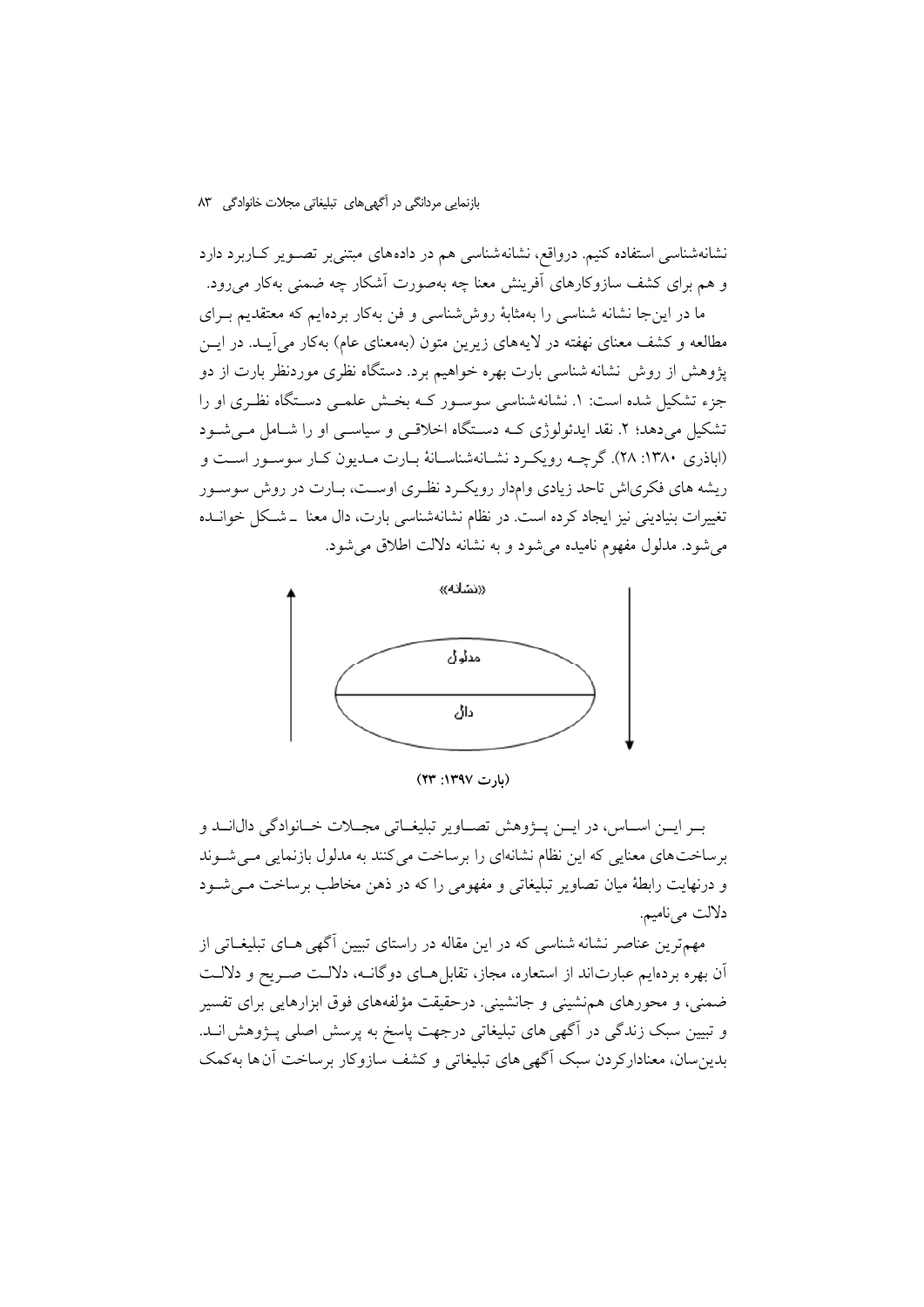این مؤلفه ها در نشانه شناسی امکان پذیر خواهد بود. کشف معنا در لایه های زیرین بهکمک این ابزارها به فهم کامل تر روایتهای گوناگون سبکهای زندگی مردان در بستر آگهی های تبلیغاتی مجلات خانوادگی کمک می کند. کاربرد هرکدام از این مؤلفهها باتوجهبه مضـامین تبلیغاتی و خلاقیت طراح متفاوت است. ازاین رو، روایتهای متنوع از آگهی های تبلیغــاتی براساس شکل و محتوا عناصر نشانهشـناختی متفـاوتی را مـی طلبـد. روایـتهـایی کـه در بسیاری نمونهها با مفصل بندی رنگ و نور، شکل بندی خاصی از سبکهای زنــدگی را بــه مخاطب ارائه مي كنند.

واحد تحلیل در این مطالعه مجلات خانوادگی اند که از معاونت مطبوعـاتی مجـوز نشـر دریافت کردهاند. براساس سامانهٔ «ای په رسانه» معاونت مطبوعاتی، بسیش از ۶۵۰۰ نشیریه در زمینه های متفاوت به زیر چاپ میروند و تقریباً ۲۰ نشریه مؤلفه های مجبلات خـانوادگی را که پیش از این گفته شد دارند. براساس نمونهگیری هدف.مند چهار مجلهٔ *سیب سبز، زنساگی ايدئال*، *زندگي مثبت*، و *زندگي ايراني* انتخاب شدند. بر اين اساس، واحد تحليل اين مطالعــه را مجلات خانوادگی دوران معاصر (۱۳۸۸–۱۳۹۵) و واحدهای مشاهده را تصاویر تبلیغیاتی مجلات خانواده همراه با مفصل بندی مــتن، رنـگ، و نــوریردازی آگهــی تبلیغــاتی نشــریات مـذکور تشـکیل مـی،دهنـد. درنهایـت، تفسـیر کـدهای نشـانهای براسـاس ابزارهـای روش نشانهشناسی همچون استعاره، مجاز، غیاب، تقابل های دوگانه، و … تفسیر شد.



### ۸. يافتەهاي پژوهش

تصوير ١. آگهي تبليغاتي ساعت لوند ويل در مجلهٔ سيب سبز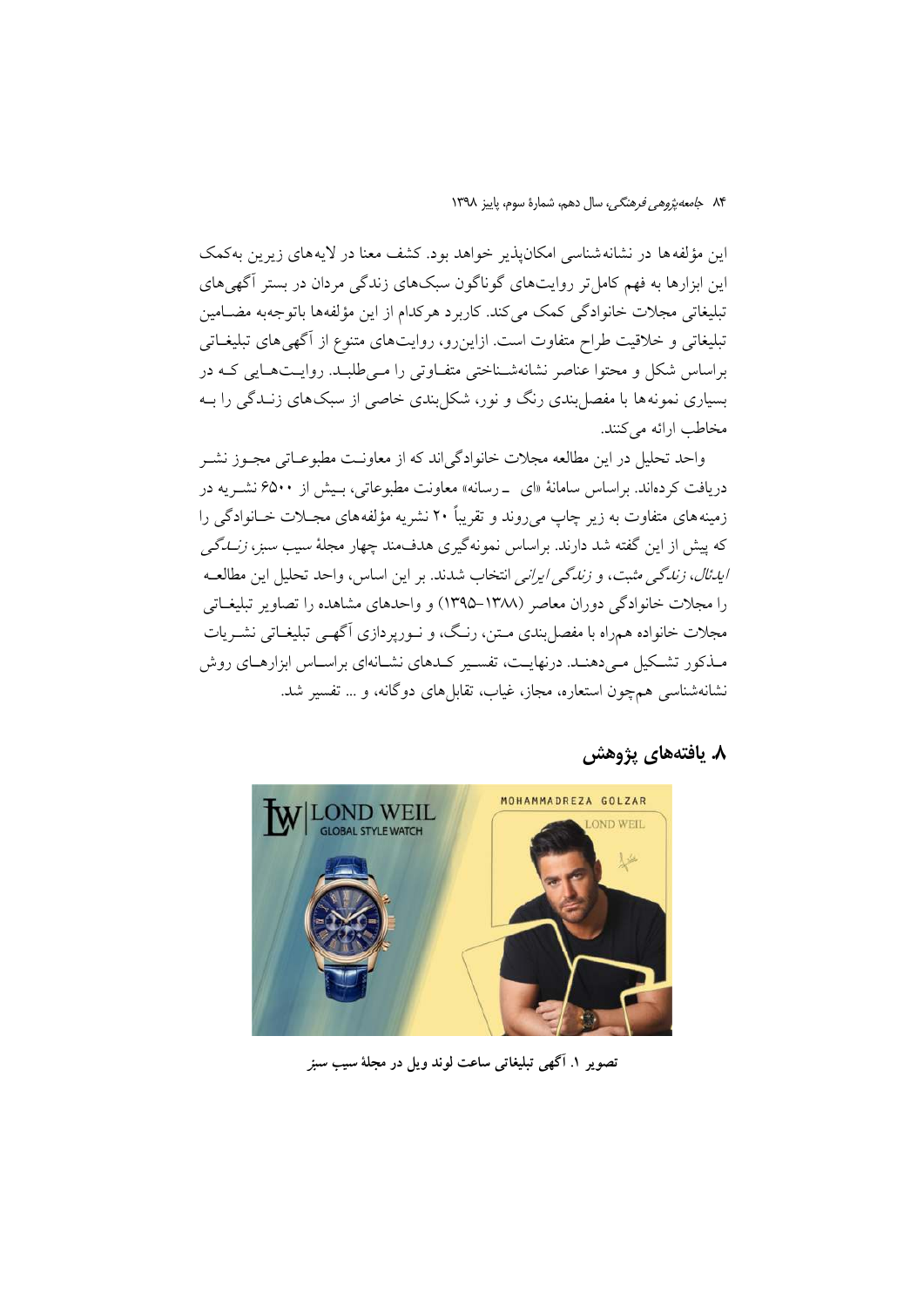اًگهی تبلیغاتی ساعت لوند ویل از نشان شمایل گون محمدرضا گلـزار درکنــار محصــول خود، یعنی ساعت مردانهٔ لوند ویل استفاده کرده است. در بـالای صـفحه لوگـوی برنـد بـا فونت درشت و در زیر اَن جملهٔ Global Style Watch درج شده است. دو رنگ زرد و اَبــی برای پسزمینهٔ تصویر آگهی تبلیغاتی بهکار رفته است.

تبلیغ لوند ویل براساس محوریت عمودی بـه نمـایش درآمـده اسـت. در ســمت چــپ تصوير كالاي تبليغــاتي (ســاعت) و در ســمت راســت تصــوير ســلبريتي درج شــده اســت، درحالی که در پس زمینهٔ آن از دو رنگ زرد و آبی بهعنوان نشانهٔ نمادین استفاده کرده است.

بسلمی و دنزی معتقدند تصاویر تبلیغاتی که از افراد مشهور و سـلبریتی اسـتفاده مـی کننـد درحقیقت برای اعتبار هرچه بیش تر مخاطب به محصول دست به این کار می زنند (بسـلی و دنزي ۲۰۰۰: ۳۹). بنابراين، لوند ويل و ديگر آگهي هـاي تبليغـاتي (تصـاوير ۱، ۲، ۳، و ۴) تلاش می کند با هم نشینی سلبریتی درکنار محصول تبلیغاتی خود اعتبار و اطمینـان مخاطـب را به برند تبلیغاتی خود جلب کنند. آگهی با هم نشینی گلزار و رادان درکنار محصول بهطـور فعال ارتباط بین محصول و سلبریتی را در ذهن مخاطب برساخت میکند. ایــن دو ســلبریتی درطول فعالیت خود بهخاطر قابلیـتهایشــان در عرصــههــای فرهنگــی، هنــری، و ورزشــی سلبريتي هاي موفقي در اذهان عمومي برساخت شده اند. هم چنين مشخصات ظـاهري آنهــا چون جذابیت چهره، زیبایی اندام، و شیکپوشی طرفداران بی شماری را برای آنها جـذب کر ده است.

آگهی های تبلیغاتی با استفاده از تصــاویر ســلبریتی هــای مشــهور رابطــهای بــین نشــانه و «دیگری» برساخت می کند که مؤلفهای حیاتی در تبلیغ بـهشـمار مـیرود. ایـنگونـه معنـای اسطورهای زیبایی، جـذابیت، شـیکپوشـی، و موفقیـت از گلـزار و رادان بـهعنـوان نشـانهٔ شمايل گون به محصول تبليغاتي منتقل مي شود. درحقيقت، تبليغ سـاعت لونـد ويـل و چـرم مشهد و محصولات اَرایشی روژا مخاطب را دعوت میکند با استفاده از درک معـانی خــود رابطهٔ بین سلبریتی و محصولات تبلیغـی را رمزگشـایی کنـد. بـردار نگـاه گلـزار و رادان در تصاویر یک و دو و چهار بهصورت مستقیم و با نگاه خیره مخاطب را دعوت بـه مشـارکت در اين رمز گشايي و برساخت ذهني «خود» بهعنوان افرادي جذاب، زيبـا، و موفـق مـي كنـد. مخاطب تلاش می کند خود را در همان موقعیت و ویژگی ها تصویرسازی کنـد. ایــن اگهــی مخاطب را به لذتبردن از تصويرسازي مرد ايدئال و برساخت خـود درون ايــن هويــت هــا دعوت مي كنند.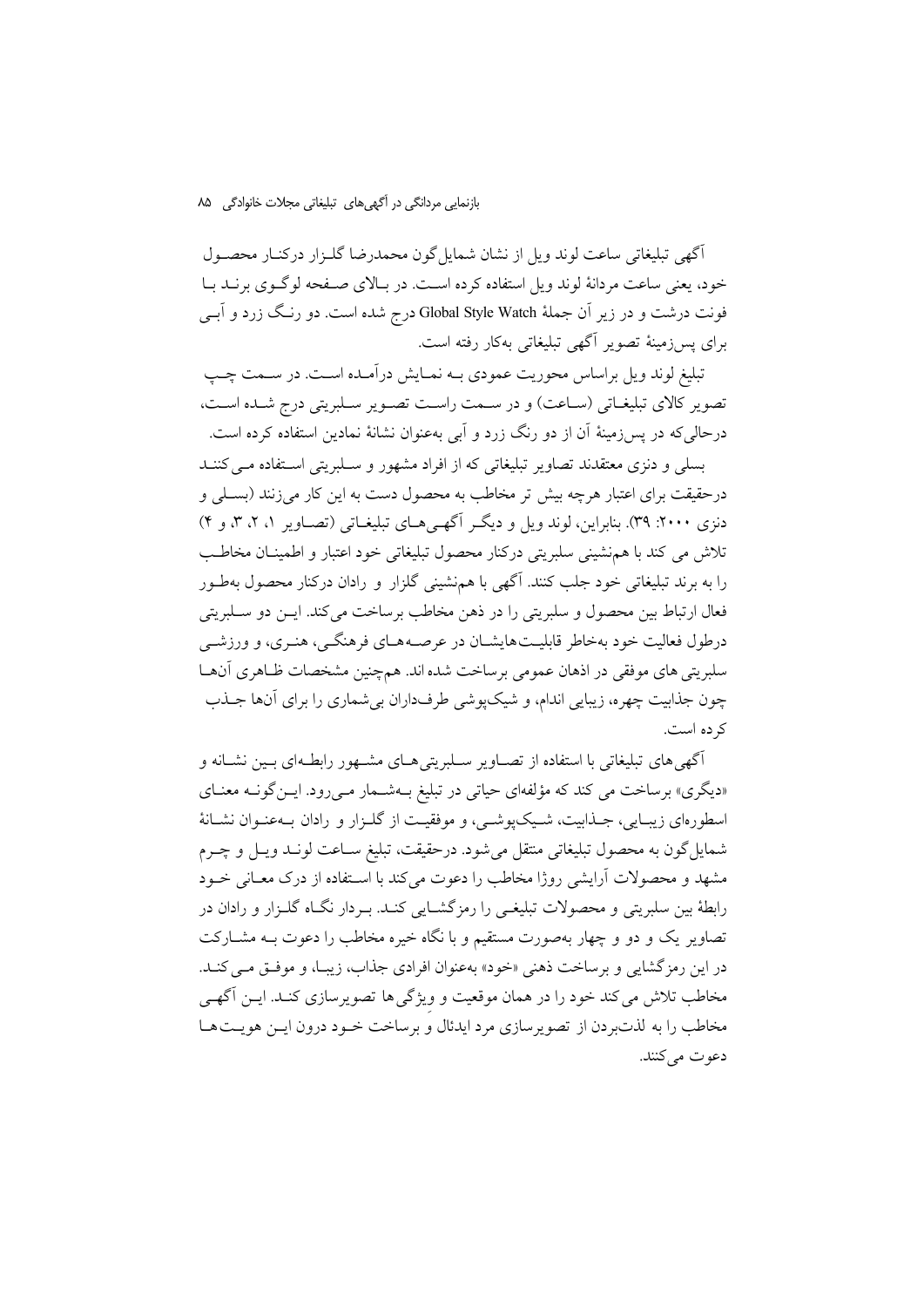درحقیقت، این آگهی های تبلیغاتی برسـاختی نــوین از مردانگــی و اســطورهٔ مردانگــی تولید می کنند. بنابه گفتهٔ بارت، مهم نیست چــه کســی و کجــا عکــس گرفتــه باشــد؛ تنهــا ویژگی درخورتوجه از مدل عکس آن است که او ویژگی هـایی را بازنمـایی مـی کنـد کـه میتوان آن را بهعنوان نشانگر بـرای معنـای اسـطوره بازتولیـد کـرد (بـارت ۱۳۸۰: ۸۰). درحالی که بهلحاظ تاریخی نقش مردان اساساً با کارشان تعریف مــی شــود، امــروزه دنیــای مردان در تصاویر تبلیغاتی بیش تر بر محوریت اوقات فراغت و خریـد کالاهـای مصـرفی است (بیگنـل ۱۳۹۳: ۶۴) ( تصـاویر ۱، ۲، ۳، و ۴). بـدینِسـان، دنیـای مـردان در تصـاویر تبلیغاتی بر علایق و فعالیتهایی محوریت دارد که بیرون از حوزهٔ کار بازنمایی می شوند.



تصویر ۲. بهرام رادان در آگهی تبلیغاتی چرم نوین مشهد در نشریهٔ *زندگی ایرانی* 

در تعریف اسطورهٔ مردانگی نوین که آگهی های تبلیغاتی آن را بازنمـایی مـی کننـد، مـرد نوین کسی است که برای آخرین ابزارهای الکترونیک، لباس، محصولات زیبایی، و مـد پـول خرج کند (تصویر ۱، ۲، ۳، و ۴).



تصوير ٣. مهران غفوريان در آگهي تبليغاتي تلويزيونهاي ال جي در نشريۀ *زندگي آرماني*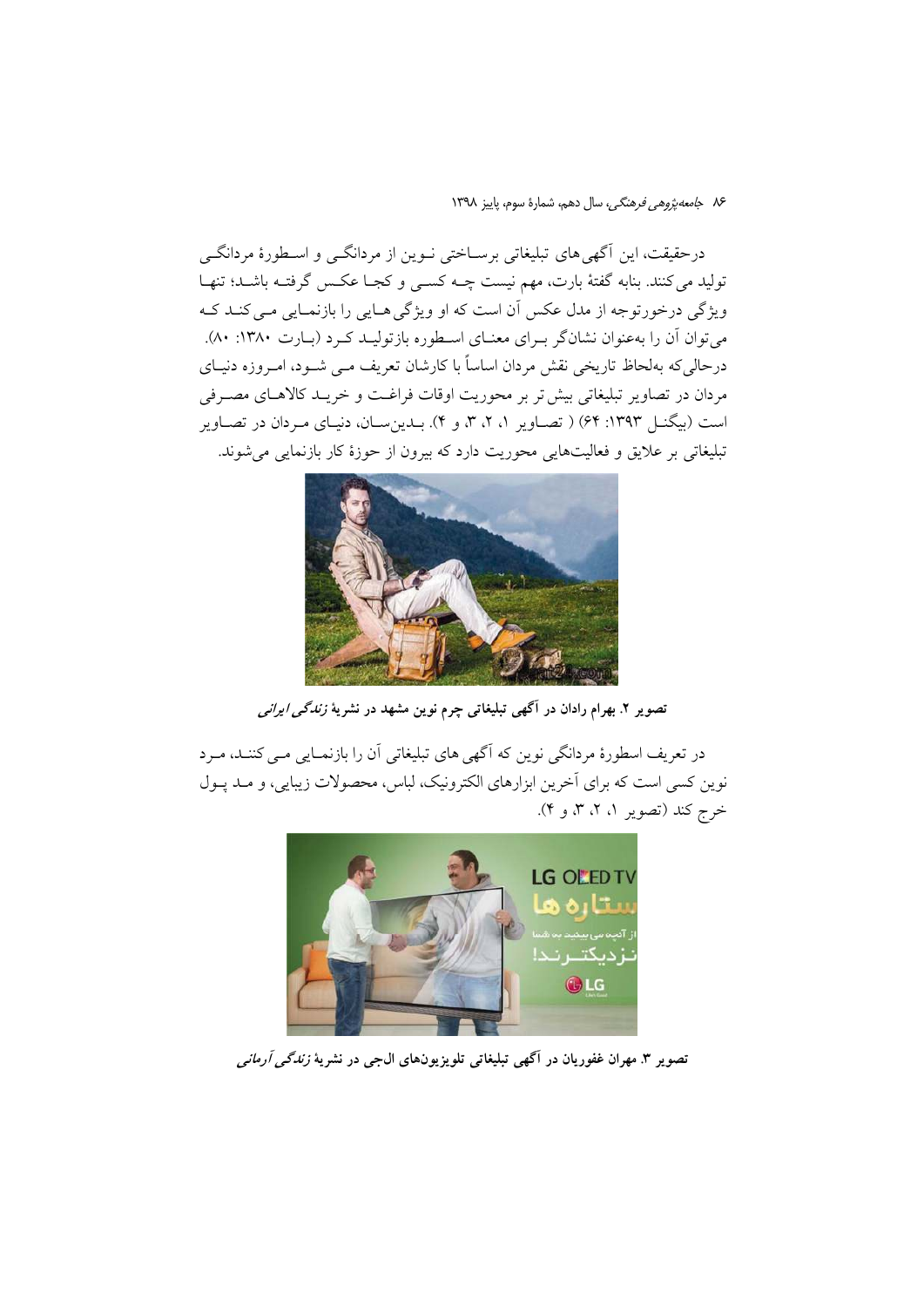این دنیای مردانهٔ جدید دنیای مصرف است کـه نـهفقـط شـامل خریـد، بلکـه مصـرف فیزیکی نیز باشد (بیگنل ۱۳۹۳: ۶۴). اگر تا پیش از این فرهنگ مصـرفی برســاختی از نقــش زنان در رسانه ها بازنمایی می شد، سرمایهداری تلاش کرد تا این فرهنگ را در دنیـای مردانــه ایجاد کند تا منابع ارزش افزودهٔ بیش تری را جلب کند. در این میـان ورود مـردان بـه دنیـای مدلینگ و بازنمایی آنان بهعنوان مصرفکننده نقطهٔ عطف نزدیکـی دنیـای زنانــه و مردانــه را بهوجود آورد. بازتولید مردان با جذابیتهای ظاهری که محصولات مراقبت از پوست و مـو مصرف می کنند و در دنیای مدلینگ فعالیت میکنند مفهـومی جدیـد بـا عنـوان «زنانــهشـدن مردانگی» را برساخت کرد ( تصویر ۱ و ۳). اگر تا پـیش از ایــن مصــرف در حیطــهٔ زنــان و نیازهای آنان بازنمایی می شد و هژمونی تبلیغات در عرصهٔ نیازهای زنانه بازتولید می شـد، بــا ورود مردان به دنیای مدلینگ مصرف بـه حــوزهٔ مردانــه نیــز رســوخ کــرد. آگهــی تبلیغــاتـی محصولات أرايشي روژا با هم نشين كردن بهـرام رادان بـهعنـوان سـلبريتي دركنـار محصـول خود، ادکلن، تلاش می کند دال های چون جذابیت و زیبایی سلبریتی را بـهمثابـهٔ نشــانههــای کلیشهای به کالای خود دلالت دهد. در این میان، بـردار مسـتقیم رادان بـه مخاطـب نــهتنهـا دلالتی بر اعتمادبهنفس و موفقیت است، بلکه مخاطب را به رمزگشایی فرامی خوانـد. دسـتان گرهکرده و لبخند ملیح او دلالت آشکار بر قدرت و موفقیت اوست. بـهطـور کلــی آگهــی تبليغاتي روژا نهتنها نشانههاي كليشهاي جنسي مردانه هـمچـون موفقيـت، اعتمادبــهنفـس، و قدرت را بازتولید میکند، بلکه برساختی جدید از زیبایی و مصرف را درمیان مردان روایت می کند. درحقیقت هم نشینی رادان با تبلیغ برندی که در حوزهٔ آرایشی فعالیت مـیکنـد و تـا ییش از این در تبلیغات خود از حضور زنان استفاده می کرد، دلالتـبی ضـمنی بـر زنانــهشــدن مردانگی است. در این میان، امری که بیش از همه در آگهی های تبلیغاتی مجلات خــانوادگی حضور پیدا کرد هم نشینی سلبریتی های مرد درکنار محصولات آرایشی است (تصویر ۴).

بااینحال، تبلیغات روژا صرفاً از صنعت همهنشینی استفاده نکرده است، بلکه ایــن آگهـی تبليغاتي با استفاده از مجاز جزء از كل بهعنوان صنعت نشـانهشـناختي بـا بــهتصوير كشـيدن بالاتنهٔ مردانه بهصورت یک کلیـت، هویـت مردانــه را بـیش از پـیش بـر وجهــهٔ بصــری آن برجسته کرده است. در این میان، در تعریف مردانگی نوین بدن آهنین با دلالـتهـایی چــون سینهای ستبر، چهارشانه، و بازوانی قطور بـر کلیـت مردانـهای نـوین نظـر دارد (تصـویر ۴). همچنین در آگهی تبلیغاتی لوند ویل (تصویر ۱)، درحالی که گلزار در نقـش مـدلینگ کلیتـی نمادین از موفقیت، شیکپوشی، و زیبایی را برساخت میکند، قاببندی ســهگانــهای کــه بــر بازوان عضلاني اين سلبريتي قرار گرفته دلالتي ضمني بر ابژهٔ جنسي بـودن او نيــز دارد. ايــن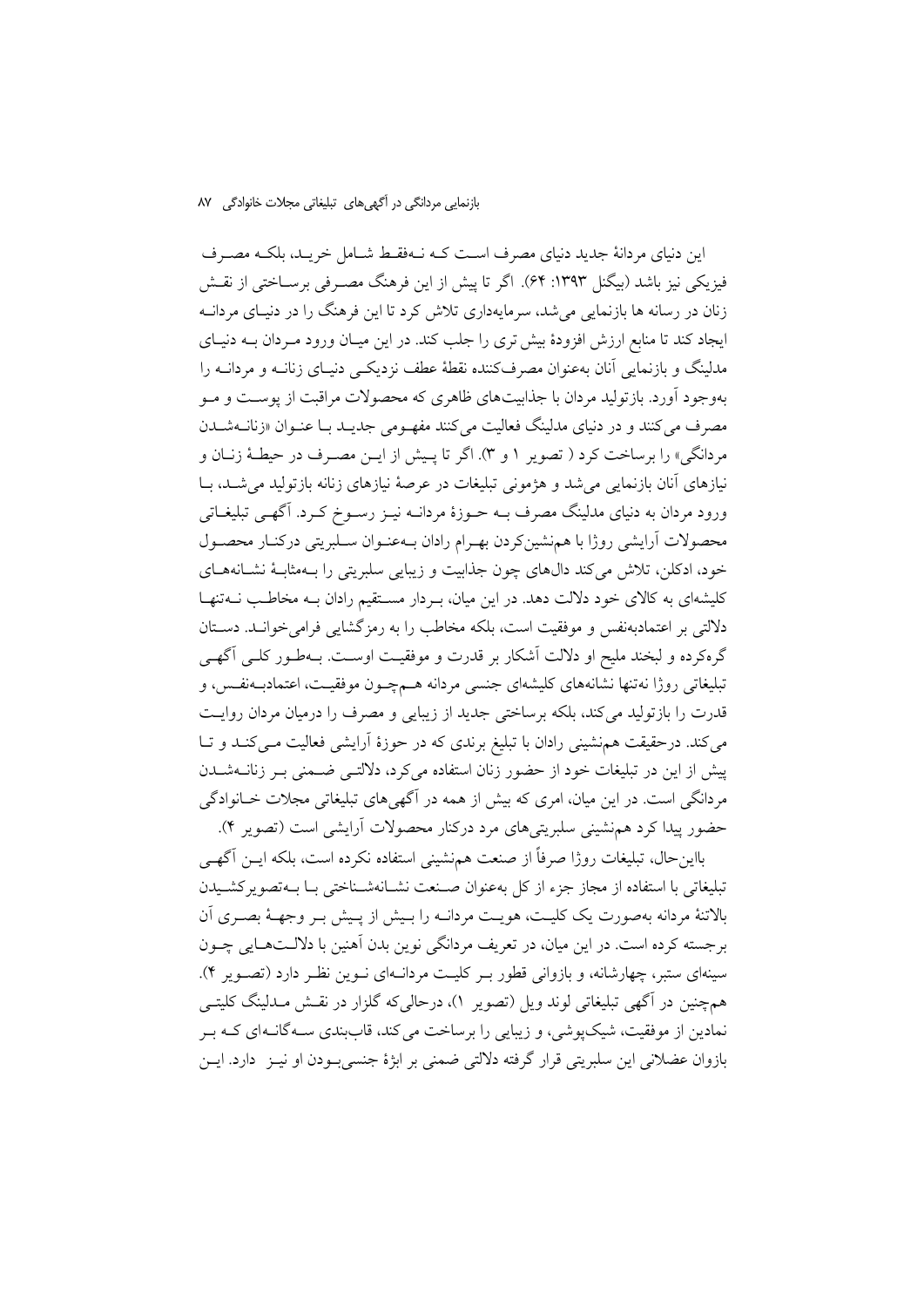٨٨ ج*امعه يژوهي فرهنگي،* سال دهم، شمارة سوم، پاييز ١٣٩٨

ابژگی را در آگهی تبلیغاتی روژا نیز می توان دیـد (تصـاویر ۱ و ۳). بـدن مردانــه در تعریـف سنتی مردانگی، دلالتی صریح بر قدرت بود که خــود بــر بخــش مهمــی از مردانگــی دلالــت داشت و بهعنوان مؤلفهای در رابطه با تولید قرار میگرفت (مکینــون ۲۰۰۳: ۳۱)؛ امــا تبلیــغ لوند ويل و روژا در چرخشي معنايي، بدن عضلاني سلبريتي را كمال مطلوب فيزيک مردانــه می داند که آن را دلالتی ضمنی از زیباشناختی و ابژهٔ جنسی بازنمایی مبی کنـد (تصـاویر ۱ و ۳). بااینحال، صرفاً بدن عضلانی سلبریتی دلالت بر ابژهٔ جنسیبودن او نـدارد، بلکـه رنـگ یوست برنزهٔ مدل نیز بازتولیدی از اروتیکبودن اوست. درحقیقت آگهـی تبلیغــاتی فــوق بــا بهچالش کشیدن اسطورهٔ سنتی مردانگی، که با کار و قدرت بدنی همراه بود و خشونت جـزء لاينفک اَن بود، اسطورهٔ نويني بازتوليد کرد که در اَن هژموني زيبايي، جذابيت ظــاهري، ابــژهٔ جنسی، و شیک یوشی برساختی از مردانگی جدید بههــمراه داشــت. در ایــن تقابــل دوگانــه مردانگي نگرشي ضدجنسيتي بهتصوير کشيده مي شود؛ بنابراين، مرد مي تواند زيبا، جـذاب، و اروتیک باشد و کماکان مردانه بهنظر برسد. در این میان امری که بیش از همـه رخ مـی دهـد تبدیل بدن به سرمایهٔ جنسی است. بدن اَهنین مردانه نهتنهـا دلالتـبی بـر زیبـایی و شـهوانیت اوست، بلکه نگاه خیره را به همراه می آورد. اگر تا پیش از این نگاه خیـره مطلـوب مردانـهای بود که در رابطه با سوژهٔ جنسی زن برساخت می شد، اکنون تبلیغات با بهتصویر کشیدن بــدن مردانه به مثابهٔ دلالتی زیباشناختی و اروتیک، نگاه خیرهٔ مردان و هــمچنـین زنـان را بــه بــدن مردانه دعوت می کند. بدین سان، نهتنها اروتیـزهشـدن سـبک زنـدگی مـردان در آگهـی هـای تبليغاتي بازنمايي مي شود، بلكه الگوهايي از معيارشدن زيبـايي نيــز برســاخت مــي شــود كــه هرگونه تعریفی ورای أن طرد می شود.



تصویر ۴. بهرام رادان در آگهی تبلیغاتی محصولات آرایش روژا، نشریهٔ سیب سبز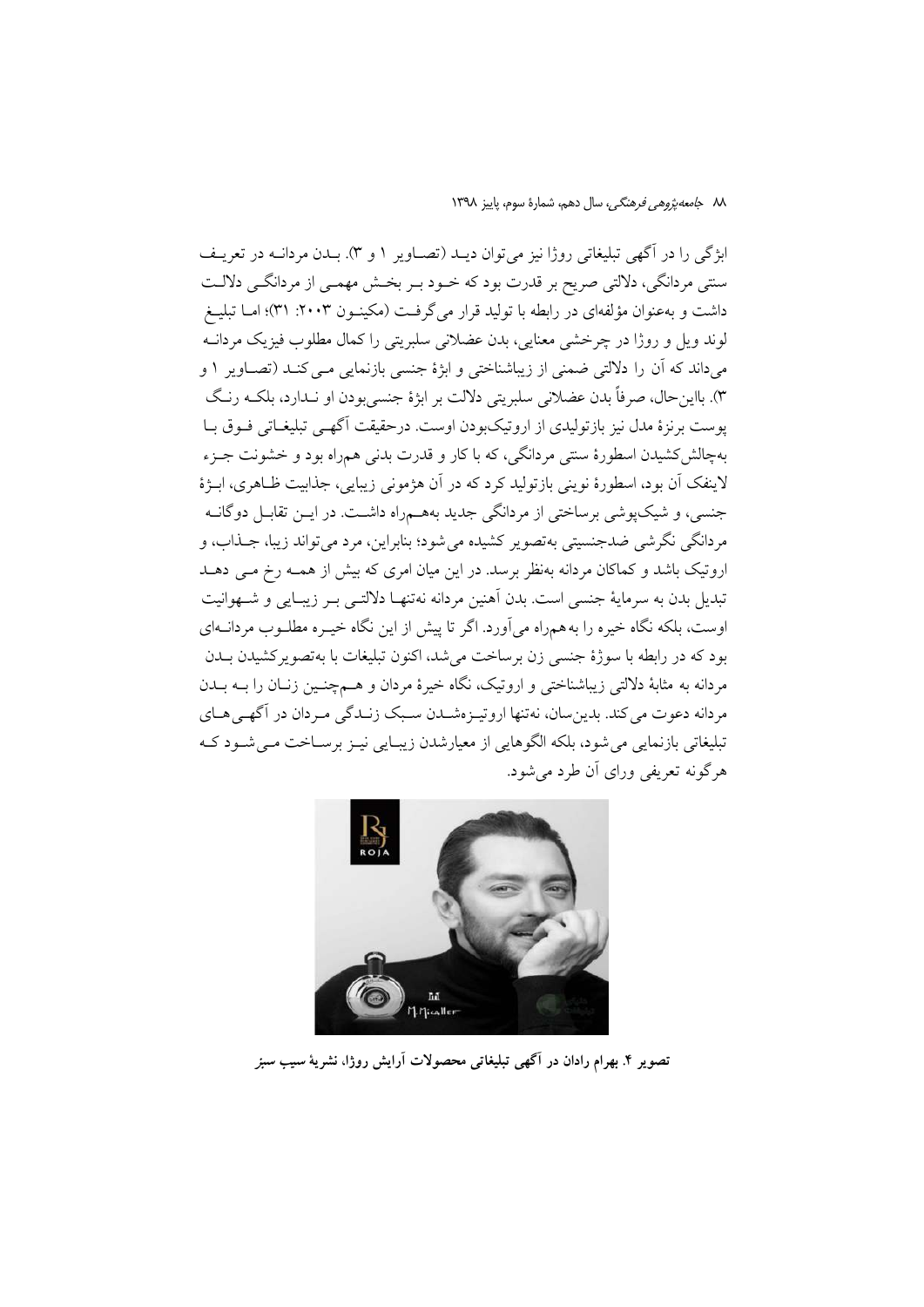این نزدیکی نقش ها صرفاً در آگهی های تبلیغاتی کالای لوکس باقی نماند، بلکه تــلاش شــد مردان بهعنوان همراه همیشگی زن در عرصهٔ زندگی روزمره بازنمـایی شــوند، درحـالی کــه در هژمونی مردانهٔ سنتی «مرد واقعی» براساس رابطهاش با زن تعریف می شـود و در ایــن تعریــف هیچگاه نباید در کلیشـههـای جنسـی و نقـش۱هـای زنانـه روایـت شـود (بـارنون ۱۹۷۶: ۳۲). همهنشینی مردان در آگهی های تبلیغاتی محصولات شوینده و کالای خانگی مجلات خـانوادگی و جانشینی آنان با تصاویر زنان را که تا پیش از این بـه کلیشــههـای زنانــه برســاخت مــیشــد می توان از این دست تبلیغــات دانســت. درحقیقــت حضــور مــردان در آگهــی هــای تبلیغــاتی محصولات شوينده و كالاهاي آشيزخانه و غياب زنان در اين آگهي ها نهتنها ورود مـردان را بــه این حیطه روایت میکند، بلکه تلاش میشود تصویر ضدجنسیتی کلیشهای از مرد سنتی خشــن را که پیش از این در دیگر رسانهها بر ساخت می شد بهگونهای تلطیف کند. این چنـین تصـاویر تبلیغاتی زنجیرهای از تصاویر منفی را کـه هژمـونی مردانـه را طبیعـیسـازی مـیکننـد تحمیـل نمي كند، بلكه وجهي خانوادهدوست و همراه را از مرد بهتصوير مي كشد (تصوير ۵ و ۶).



نصویر ۵ آگهی محصولات شوینده در مجلهٔ *زندگ<sub>ی</sub> ایدئال* 



تصویر ۶ آگهی تبلیغاتی سامسونگ در نشریهٔ سیب سبز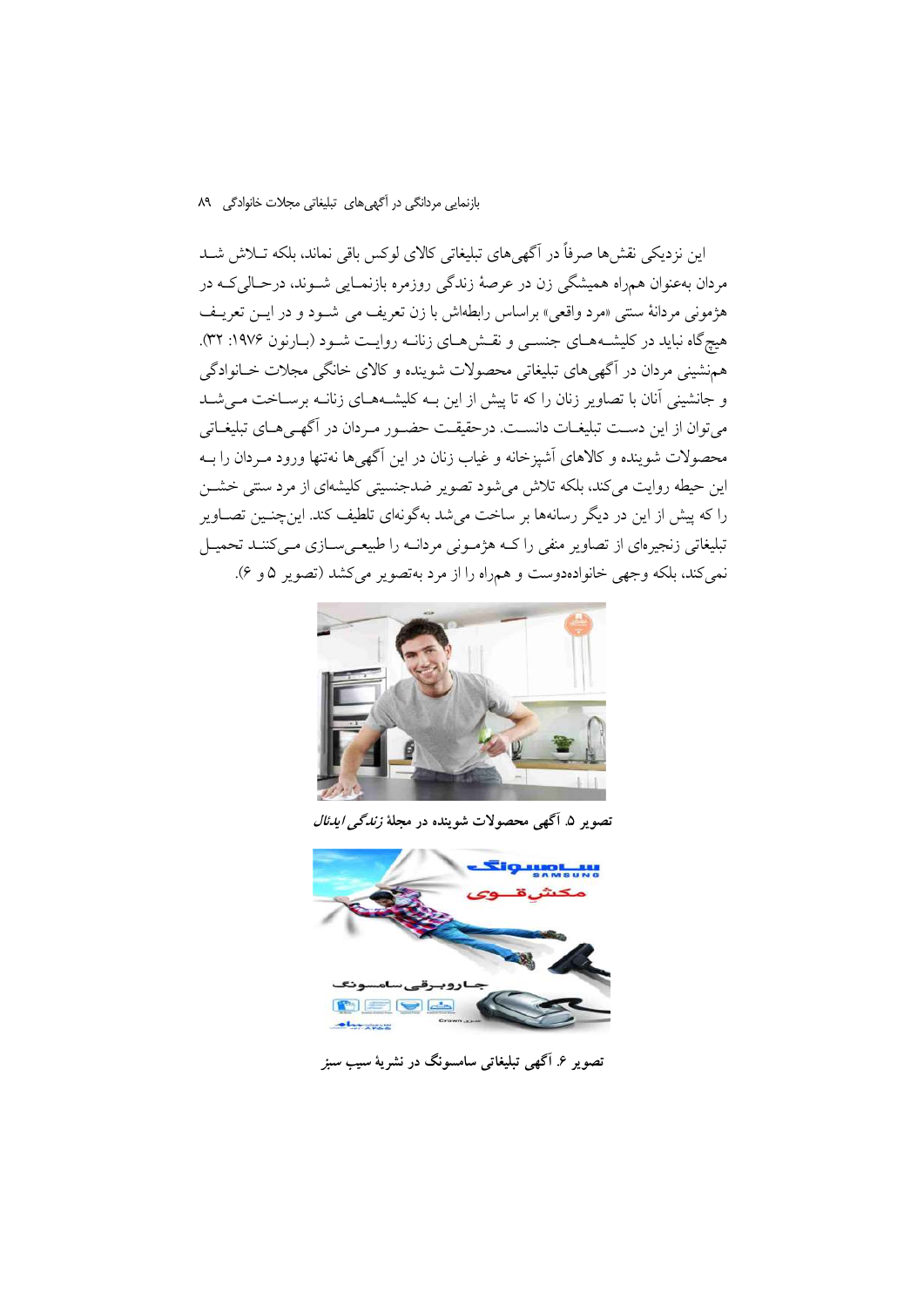بااین حال اّنچه در تصاویر تبلیغاتی محصـولات شـوینده و کـالای اَشـیزخانه بازنمـایی می شود صرفاً حضور مردانه و غیاب تصویر زنانه نیست، بلکه تقابل دوگانهای اسـت کـه در این گونه آگهی ها برساخت می شود. درحقیقت درحالی که آگهـی هـای تبلیغـاتی محصـولات أرايشي و كالاي لوكس تـلاش مـي كننـد تـا بـا اسـتفاده از سـلبريتي هـاي زيبـا، جـذاب، و خوش اندام دلالتهای او را به کالای خود انتقال دهنـد، در تبلیغـات محصـولات شـوینده و کالاهای خانگی که با هم نشینی مردان روایت شده است، در تقابل با محصولات آرایشــی مــا با مردانی لاغر و ضعیف مواجهیم کـه در آن هـیچگونـه دلالـت آشـکاری از انـدام سـتبر و جذابیت ظاهری که تا پـیش از ایــن در دیگــر آگهــی۵حـای تبلیغــاتی در راسـتای بــازتعریف مردانگی بازنمایی می شد دیده نمی شود. اگرچه آگهی های تبلیغاتی تلاش می کنند تا نزدیکے نقش ها را درمیان مردان و زنان بازنمایی کنند، آنچه بیش از همــه اتفــاق مــی|فتــد هژمــونی برخی از نقش ها بر دیگری است. بدین سان، هژمونی مصرف کالای لوکس و زیبـایی مـردان بر نقش مردان در کارهای خانه پیشی می گیـرد. درحقیقـت، اگرچــه سـرمایهداری برسـاخت معنایی از تغییر نقش ها مبتنی بر مصرف را روایت میکند، بااین حال، در اولویتبندی کماک ن کلیشههای جنسیتی و تابوهای آن به اشکال نوین برساخت می شود (تصویر ۵ و ۶).

در همهٔ اَگهی۵های تبلیغاتی فوق هژمونی پیشامدرن سبک زندگی مردانه، که مبتنی بر کـار، قدرت، تعصب، و با چاشنی خشونت بود، شکسته میشـود و هژمـونیای ترکیبـی براسـاس مؤلفههایی چون مصرف، قدرت، موفقیت، زیبایی، و ملاطفت همراه با کلیشههـای جنسـیتی مردانه برساخت می شود. در این هژمونی ترکیبی نه تنها با تغییر نقـش هـای مردانـه مـواجهیم، بلکه در نمونههایی نزدیکی نقشهای زنانه و مردانه بازتولیـد مـی شـود کـه مصـرف الگـوی اصلی صورتبندی آن است. در این میان بدن مردانه رابطهٔ خود را با کار از دست میدهــد و به سرمایهٔ جنسی بدل می شود که الگوهایی از زیباشناسی و سبک زندگی اروتیک را روایت می کند. آگهی های تبلیغاتی مجلات خانوادگی مفهوم دلالتشدهای از سبک زنـدگی مردانـه را بازنمایی می کنند که حول محور مصرف و مالکیت صورتبندی شـده اسـت و از مـردان دعوت می شود با رمز گشایی در آن مشارکت کنند. بااین حال، آگهـی هـای تبلیغـاتی در عـین اینکه خوانندهٔ خود را با الگوهای سبک زندگی نوین مردانــه آشــنا مــیســازند، مفــاهیمی از زنانگی را به آنها نیز تزریق میکنند.

اًگهی های تبلیغاتی مجلات خانوادگی تلاش می کننــد «خــود» بهتـری را در بــین مـردان بازنمایی کنند. آنچنانکه مردی دوست دارد بـدان دسـت یابـد. درحقیقـت بازنمـایی مـرد ایدئال، میل به بدل شدن خود بهتر به کمک نشانه های دیداری، میل بر غلبه بـر فقـدانی اسـت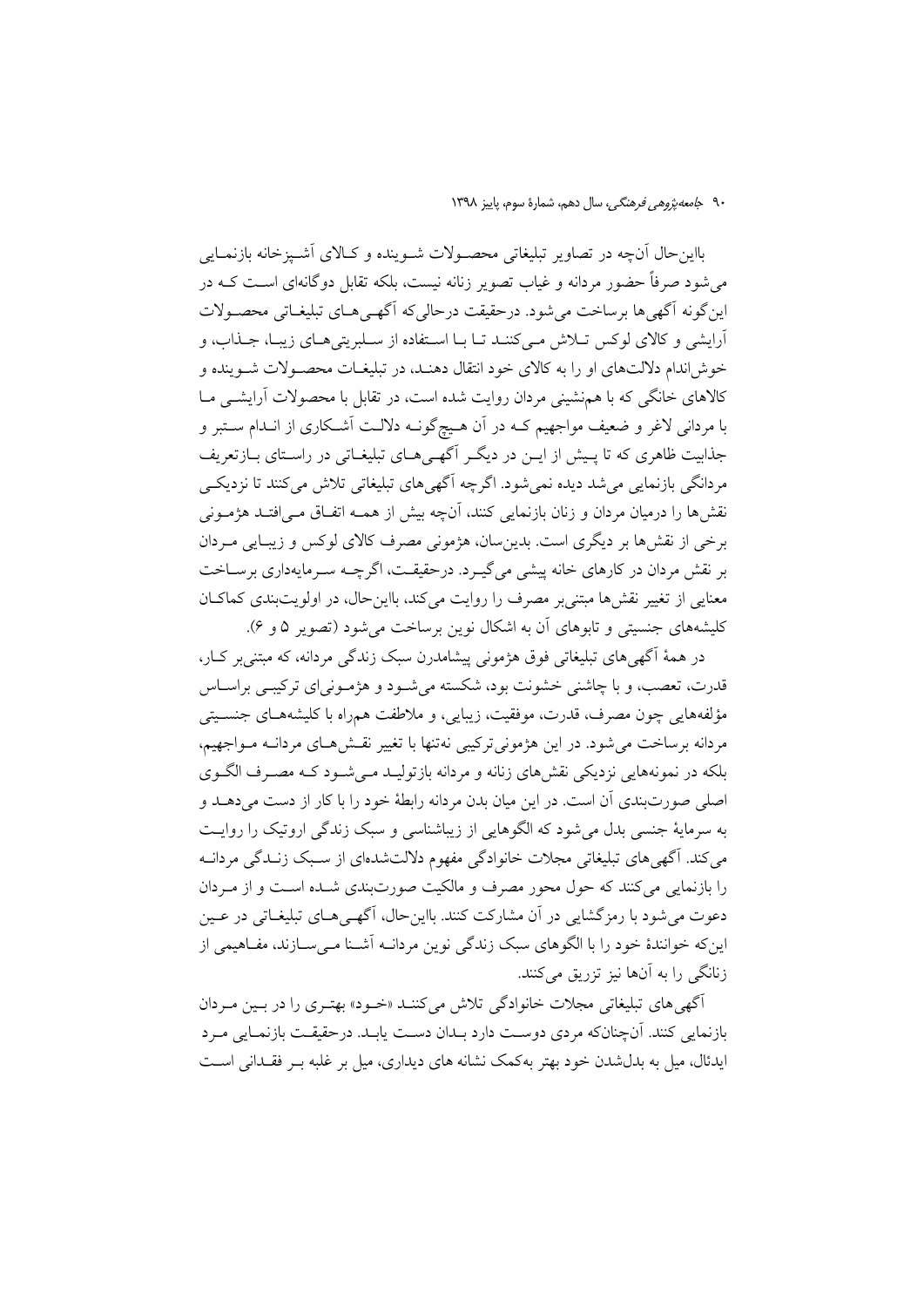که همهٔ مردان در ذهن خود برساخت می کنند. آگهی های تبلیغاتی با هم نشینی تصـاویر کـالا و سلبريتي هاي معروف، همهٔ دالهاي زيبايي، جذابيت، موفقيت، و ابـــژهٔ جنســي بــودن را بــه كالاي تبليغشده انتقال مى دهند و به خوانندگان القا مى كنند با خريد محصـول تبليـغشـده بـا اطمینان خاطر همهٔ ارزشهای مذکور را، که از مؤلفههــای ســبک زنــدگی نــوین مردانگــی و جهان شمول است، بهدست خواهند آورد.

## ۹. نتيجهگيري

اگر تا پیش از این تصاویر زنان به مثابهٔ نشـانهای از مصـرفگرایـی در آگهـی هـای تبلیغـاتی مجلات خانوادگی منتشر می شد، امروزه به یمن بازارهای نوینی که سـرمایهداری در راسـتای ارزش افزودهٔ بیش تر ایجاد کرده است، شاهد حضـور تصـاویر مـردان در تصـاویر تبلیغـاتی این گونه مجلات هستیم. در این پژوهش سـعي شـده اسـت بـهجـاي نقـدكردن مجـلات و تصاوير تبليغاتي از جنبهٔ ارائه بازنمايي هـاي كـاذب و مغـاير بـا ارزش هـاي جامعـهٔ ايرانـي، تحلیلی نشانهشناختی با تمرکز بر نحوهٔ شکل گیـری معـانی اجتمـاعی مردانگـی در مجـلات خانوادگی بهدست آوریم. یافته های پژوهش نشان مـی دهـد تبلیغـات معاصـر بـا اسـتفاده از تصاویر پرزرقوںوں قامفھومی نوین از اسطورۂ مردانگے را پرسپاخت مے کنید کیه مبتنے سر مصرف است. مرد نوین شخصی است کـه بــهروزتـرین ابـزارهــای الکترونیکــی را مصــرف مي كند، بــا مــد ميانــهٔ خــوبي دارد، بــه يوشــش خــود اهميــت مــي دهــد، و زيبــايي انــدام و جذابت های ظاهری از اولویت های سبک زندگی اوست. دال هایی کـه نـهتنهـا نشــان دهنـدهٔ کالایرستی است، بلکه هویت های فردی او را مدلولی از لذتگرایی مصرف گرایانه مے دانــد. اروتیزهشدن زندگی روزمره و سوژههای جنسی مردانگــی از دیگــر دال۵هــای بازنمــایی شــدهٔ تصاویر تبلیغاتی در تعریف نوین مردانگی است که دلالتی بر مفهوم شــور و شــعف جنســی گیدنز مبتنی پر تجارب جنسی است. در این میان، نهتنها کلیشه های جنسیتی موفقیت، قــدرت مردان و مانند ایـن هـا در اشـكال جدیـدي بـه یمـن مصـرف رنـگ و تصـویر در مجـلات صورتبندی می شود، بلکه حضور مردان در دنیای مدلینگ، که تا پیش از این حوزمای زنانـه بازنمایی می شد، نزدیکی نقش های جنسیتی را بازنمایی می کند کــه خــود روایتــی اســت بــر زنانهشدن مردانگي. اگر در تعريف اسطورهٔ مردانگي سنتي، بدن مردانه در رابطه بــا قـــدرت و دستاوردهای شغلی بازنمایی می شد و این گونه خطوط جنسیتی را از طریق تفکیک کارهبای مردانه و زنانه بازنمایی می کرد، در مردانگی نوین بدن مردانه مؤلفهای از جذابیت ظـاهری در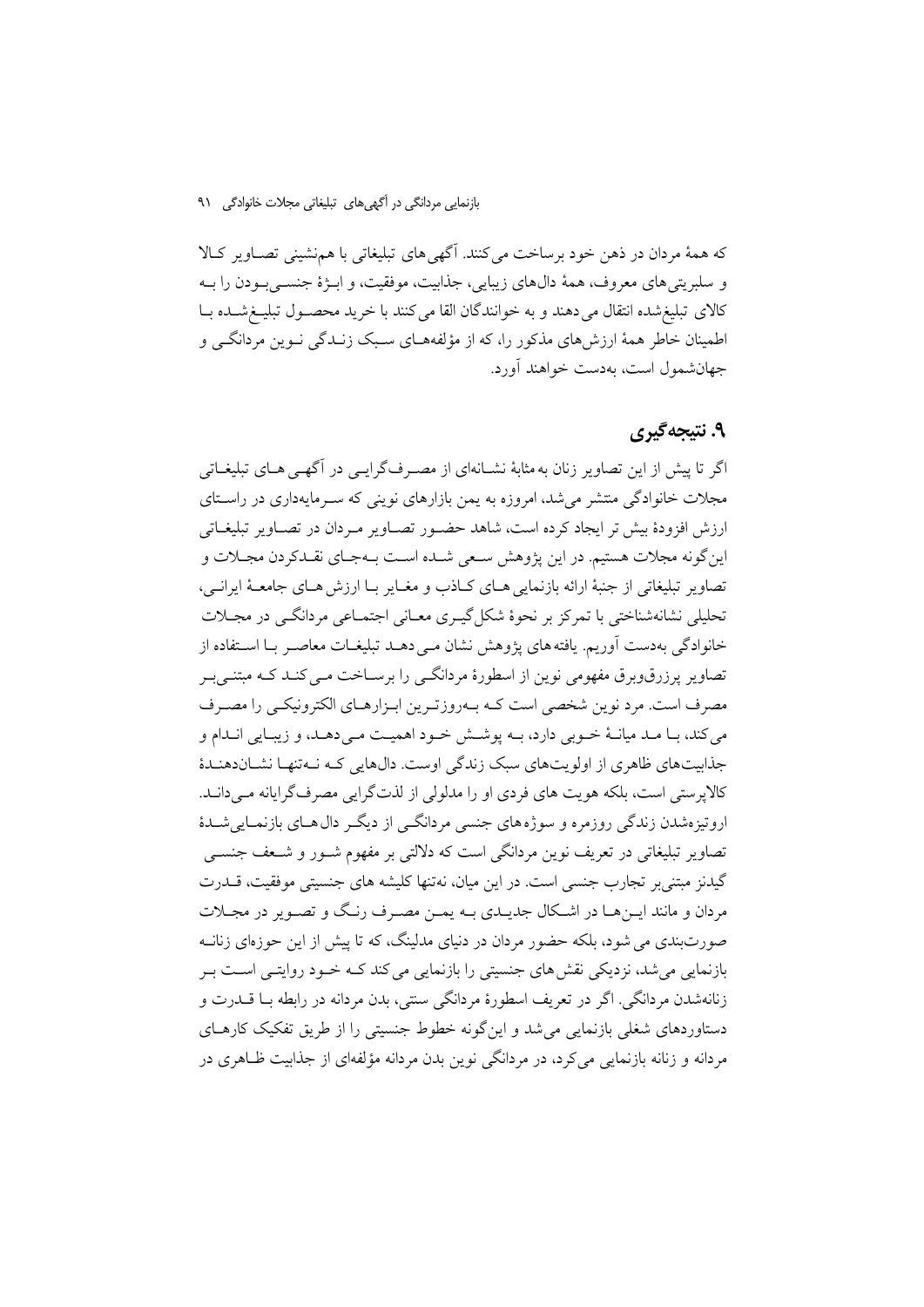مناسبات جنسی روایت میشود. نتایج پژوهش همچنین نشان میدهــد در تصــاویری کــه در اّن کالاهای مصرفی خانگی (مانند مواد شوینده) تبلیغ میشود، بــا مردانگــیای مــواجهیم کــه نهتنها ويژگي هاي اسطورهٔ مردانگي نوين را ندارد، بلكه ضعف جسماني و نداشتن جـذابيت ظاهري ازجمله دال هاي برجستهٔ آن است. درنهايـت بايـد اذعـان كـرد نشـريات خـانوادگي حوزهای بکر برای پژوهش است کـه در آن مـی تـوان موضـوعات نـوینی را مطالعـه کـرد. بازنمایی کودکان در تصاویر تبلیغاتی این گونـه مجـلات مـی توانـد پرسـش جدیـدی بـرای پژوهش های آتی محققان این حوزه باشد. همچنین مطالعـهٔ بازنمـایی مردانگــی در نشــریات ورزشی نیز می تواند تکملهای بر این پژوهش باشد.

### <u>یے نوشتھا</u>

- ۱. این مقاله بر گرفته از رسـالهٔ دکتـری بـا عنـوان *سـبک زنــاگی در آگھـ ٍ هـای تبلیغـاتی مجــلات خانوادگے است.*
- ۲. متروسکشوال (metrosexual) واژهای است که از ترکیب واژهٔ مترویل بهمعنای کـلان شـهر و واژهٔ تمایل به جنس مخالف در زبان انگلیسی ایجاد شده است و معمولاً مردی را توصیف میکنـد کـه زمان و پول زیادی را صرف زیبایی ظاهر خود می کند. این واژه را مارک سیمیسون اولـین بـار در ۱۵ نوامبر ۱۹۹۴ در مجلهٔ *ایندییندنت* بهکار برد.

### كتابنامه